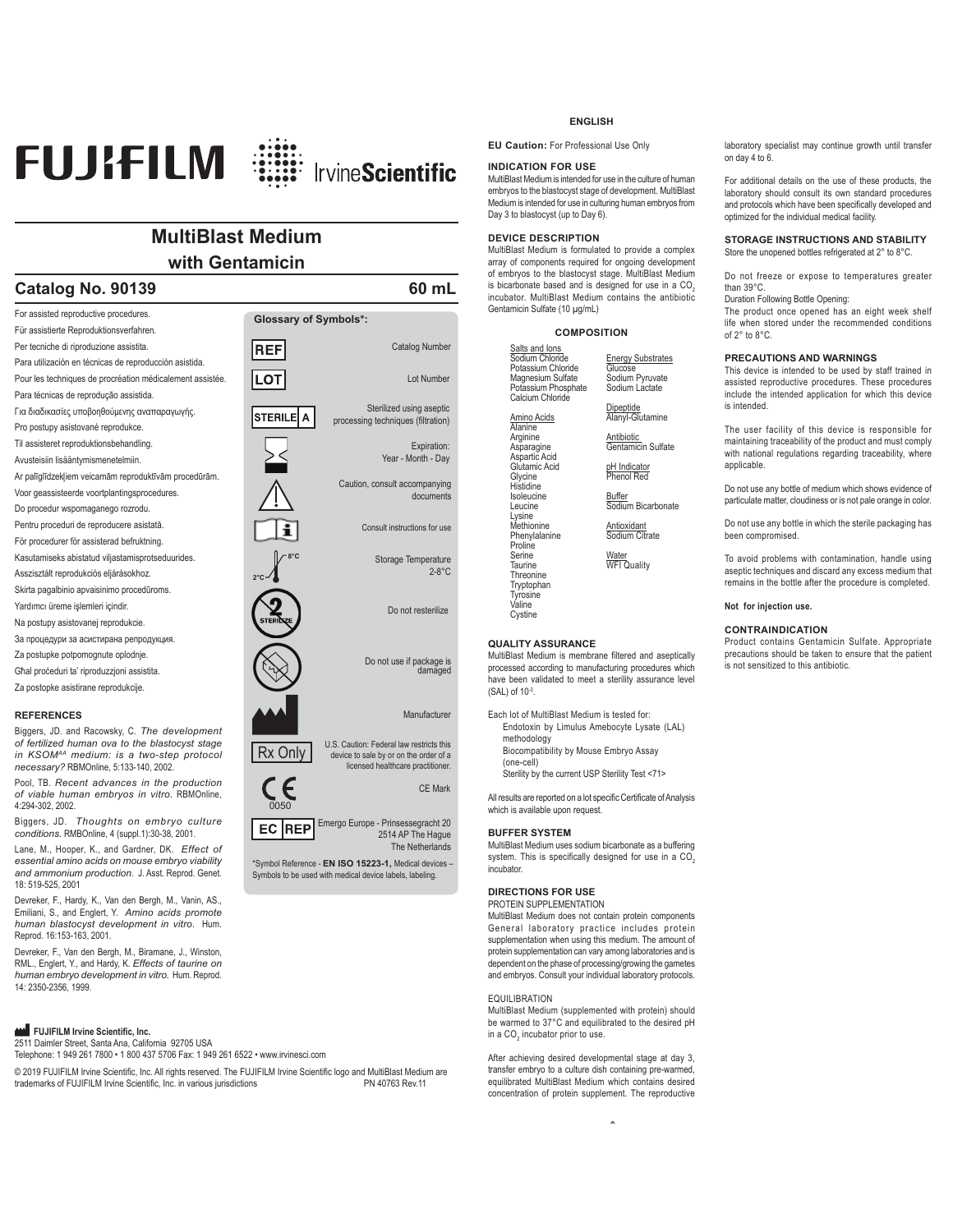### **DEUTSCH**

**EU-Vorsichtshinweis:** Nur für den professionellen Einsatz.

## **INDIKATIONEN**

 Das MultiBlast Medium ist für den Einsatz in der Kultur menschlicher Embryos bis zum Blastozystenstadium der Entwicklung vorgesehen. Das MultiBlast Medium ist für die Kultivierung menschlicher Embryos von Tag 3 bis zum Blastozystenstadium (bis Tag 6) vorgesehen.

### **PRODUKTBESCHREIBUNG**

 Das MultiBlast Medium ist so formuliert, dass es eine komplexe Palette von Komponenten bereitstellt, die für die kontinuierliche Entwicklung von Embryons bis zum Blastozystenstadium erforderlich sind. Das MultiBlast Medium basiert auf Bicarbonat und wurde zur Verwendung in CO2-Inkubatoren entwickelt. MultiBlast Medium enthält das Antibiotikum Gentamicinsulfat (10 μg/ml).

## **ZUSAMMENSETZUNG**

<u>Salze und Ionen</u><br>Natriumchlorid Kaliumchlorid Magnesiumsulfat Kaliumphosphat **Calciumchlorid** Valin Cystin **Energiesubstrate Glukose**  Natriumpyrovat Natriumlactat

| Aminosäuren        |                           |
|--------------------|---------------------------|
| Alanin             | Dipeptid                  |
| Arginin            | Alanyl-Glutamin           |
| Asparagin          |                           |
| Asparaginsäure     | Antibiotikum              |
| Glutaminsäure      | Gentamicinsulfat          |
| Glycin<br>Histidin |                           |
| Isoleucin          | pH-Indikator<br>PhenoIrot |
| Leucin             |                           |
| Lysin              | Puffer                    |
| Methionin          | Natriumbicarbonat         |
| Phenylalanin       |                           |
| Prolin             | Antioxidans               |
| Serin              | Natriumcitrat             |
| Taurin             |                           |
| Threonin           | Wasser                    |
| Tryptophan         | Wasser für                |
| Tyrosin            | Injektionszwecke (WFI)    |

#### **QUALITÄTSSICHERUNG**

 Die aseptische Verarbeitung des membrangefilterten MultiBlast Medium erfolgt in Übereinstimmung mit Fertigungsverfahren, die nachweislich einen Sterilitätssicherheitswert (SAL) von 10<sup>-3</sup> aufweisen.

Jede Charge MultiBlast Medium wird auf Folgendes getestet:

- Endotoxine durch Limulus-Amoebozyten-Lysat-Nachweis (LAL-Methode)
- Biokompatibilität durch Mausembryo-Assay
- (einzellig)
- Sterilität durch aktuellen USP-Sterilitätstest <71>

Alle Ergebnisse sind einer chargenspezifischen Analysebescheinigung zu entnehmen, die auf Anfrage erhältlich ist.

#### **PUFFERSYSTEM**

 MultiBlast Medium verwendet Natriumbicarbonat als Puffersystem. Dieses ist spezifisch für den Einsatz in einem CO<sub>2</sub>-Inkubator vorgesehen.

#### **GEBRAUCHSANWEISUNG**PROTEINERGÄNZUNG

 MultiBlast Medium enthält keine Proteinkomponenten. Beim Einsatz dieses Mediums sieht die allgemeine Laborpraxis eine Proteinergänzung vor. Das Ausmaß der Proteinergänzung kann von Labor zu Labor unterschiedlich sein und hängt von der Phase ab, in der sich die Gameten und Embryos während der Verarbeitung/der Anzucht befinden. Es sind die ieweils geltenden Laborprotokolle zu beachten.

ÄQUILIBRIERUNG MultiBlast Medium (mit Proteinergänzung) ist vor Gebrauch auf 37 °C zu erwärmen und in einem CO<sub>2</sub>-Inkubator auf den gewünschten pH-Wert zu äquilibrieren.

Nach Erreichen des gewünschten Entwicklungsstadiums an Tag 3 den Embryo in eine Kulturschale überführen, die vorgewärmtes, äquilibriertes MultiBlast Medium mit der gewünschten Konzentration an Proteinzusatz enthält. Der Reproduktionslaborspezialist kann das Wachstum bis zum Transfer an Tag 4 bis 6 fortführen.

Weitere Einzelheiten zum Gebrauch dieser Produkte sind den Standardverfahren und Vorschriften des Labors zu entnehmen, die eigens für die jeweilige medizinische Einrichtung entwickelt und optimiert wurden.

#### **LAGERUNGSANWEISUNGEN UND STABILITÄT**

Die ungeöffneten Flaschen bei 2 °C bis 8 °C gekühlt lagern.

Nicht einfrieren oder Temperaturen über 39 °C aussetzen. Haltbarkeit nach Öffnen der Flasche: Das geöffnete Produkt ist acht Wochen haltbar, wenn es unter den empfohlenen Bedingungen von 2 ° bis 8 °C gelagert wird.

#### **VORSICHTSMASSNAHMEN UND WARNHINWEISE**

 Dieses Produkt ist für den Gebrauch durch Personal vorgesehen, das in assistierten Reproduktionsverfahren geschult ist. Zu diesen Verfahren zählt der Anwendungsbereich, für den dieses Produkt vorgesehen ist.

Die Einrichtung des Anwenders ist für die Rückverfolgbarkeit des Produkts verantwortlich und muss alle einschlägigen geltenden Bestimmungen zur Rückverfolgbarkeit einhalten.

Flaschen mit Medium, das sichtbare Partikel enthält, getrübt oder nicht hellorange gefärbt ist, nicht verwenden.

Keine Flaschen verwenden, deren Sterilverpackung beschädigt wurde.

Um Kontaminationsprobleme zu vermeiden, stets mit aseptischen Techniken handhaben und überschüssiges Medium, das nach Abschluss des Verfahrens in der Flasche verbleibt, verwerfen.

**Nicht injizieren.**

## **KONTRAINDIKATIONEN**

 Das Produkt enthält Gentamicinsulfat. Es ist anhand angemessener Vorsichtsmaßnahmen sicherzustellen, dass der Patient keine Sensitivität gegenüber diesem Antibiotikum aufweist.

**SISTEMA TAMPONE**

 MultiBlast Medium utilizza bicarbonato di sodio come sistema tampone, ed è appositamente formulato per l'uso in un incubatore a CO $_{\textrm{\tiny{2}}}$ .

Tutti i risultati sono riportati in un Certificato di analisi specifico per ogni lotto, disponibile su richiesta.

 Il terreno MultiBlast Medium è filtrato su membrana e preparato in condizioni di sterilità mediante processi di produzione convalidati in grado di fornire un livello

**ITALIANOAvvertenza per l'UE:** solo per uso professionale.

Il terreno MultiBlast Medium è indicato per l'uso nella coltura di embrioni umani fino allo stadio di sviluppo di blastocisti. È previsto per l'uso nella coltura degli embrioni umani dal giorno 3 allo stadio di blastocisti (giorno 6). **DESCRIZIONE DEL DISPOSITIVO** MultiBlast Medium contiene un insieme complesso di componenti necessari ai fini del continuo sviluppo degli embrioni fino allo stadio di blastocisti. È a base di bicarbonato ed è appositamente formulato per l'uso in un incubatore a CO<sub>2</sub>. Contiene l'antibiotico gentamicina

**COMPOSIZIONE**

Valina**Cistina** Substrati energetici Glucosio Piruvato di sodioLattato di sodioDipeptide Alanil-glutammina

Indicatore di pH Rosso fenolo<u>Tampone</u><br>Bicarbonato di sodio <u>Antiossidante</u><br>Citrato di sodio <u>Acqua</u><br>Qualità WFI (Acqua per iniezioni)

**INDICAZIONI PER L'USO**

solfato (10 μg/ml).

<u>Sali e ioni</u><br>Cloruro di sodio Cloruro di potassio Solfato di magnesio Fosfato di potassio Cloruro di calcio Aminoacidi Alanina Arginina Asparagina Acido aspartico Acido glutammico Glicina Istidina IsoleucinaLeucina Lisina Metionina Fenilalanina Prolina Serina Taurina**Treonina**  Triptofano Tirosina

#### **ISTRUZIONI PER L'USO**INTEGRAZIONE PROTEICA

**GARANZIA DI QUALITÀ**

di garanzia della sterilità (SAL) di 10-3.

lisato di amebociti di Limulus (LAL);

a test specifici diretti a valutare:

di topo (unicellulari);

 MultiBlast Medium non contiene componenti proteici. Le prassi generali di laboratorio ne prevedono l'uso con un'integrazione proteica. la cui entità può variare a seconda del laboratorio e dipende dalla fase di trattamento/ sviluppo dei gameti ed embrioni. Consultare i protocolli di laboratorio specifici.

#### BILANCIAMENTO

Prima dell'uso, riscaldare MultiBlast Medium GRADE CHARGES AND CONTROLLONG THE LOCAL CORPORATION CONTROLLOR CONTROLLOR UP AND CONTROLLOR UP AT  $\sim$  CONTROLLORS CONTROLLORS CONTROLLORS CONTROLLORS CONTROLLORS CONTROLLORS CONTROLLORS CONTROLLORS CONTROLLORS CONTROLLORS desiderato in un incubatore a CO.

Una volta raggiunto lo stadio di sviluppo desiderato al giorno 3, trasferire gli embrioni in una piastra di coltura contenente MultiBlast Medium con integrazione proteica alla concentrazione desiderata. Lo specialista del laboratorio di medicina della rinroduzione nuò continuare la crescita sino al trasferimento al quarto-sesto giorno.

Per ulteriori dettagli sull'uso di questi prodotti, il laboratorio deve consultare le procedure e i protocolli standard specificamente sviluppati e ottimizzati dalla struttura sanitaria.

#### **ISTRUZIONI PER LA CONSERVAZIONE E STABILITÀ**Conservare i flaconi integri in frigorifero a una temperatura

Non congelare o esporre a temperature superiori a 39 °C.Stabilità dopo l'apertura del flacone 1 Itilizzare il prodotto entro otto settimane dall'anertura mantenendolo alle condizioni consigliate di 2 °C - 8 °C.

qualificato nelle tecniche di riproduzione assistita. Tali procedure comprendono l'applicazione per la quale

La struttura che utilizza questo dispositivo ha la responsabilità di mantenere la tracciabilità del prodotto ed è tenuta a rispettare la normativa nazionale in materia di tracciabilità, ove pertinente.

were the colore diverso dall'arancione chiaro.

Non usare flaconi la cui confezione sterile sia stata compromessa.

le opportune precauzioni per assicurarsi che la paziente

 Endotoxinas, por métodos LAL (lisado de amebocitos de limulus) Biocompatibilidad por ensayo en embriones de ratón (estadio de 1 célula) Esterilidad, por el vigente ensayo de esterilidad <71>

a análisis de:

**GARANTÍA DE CALIDAD**

de la USP

Todos los resultados están descritos en el certificado de análisis específico de cada lote, el cual puede obtenerse previa petición.

El MultiBlast Medium es un medio filtrado a través de membranas y procesado en condiciones asépticas siguiendo unos procesos de elaboración validados para conseguir un nivel de garantía de esterilidad (SAL) de 10-3. Cada lote de MultiBlast Medium se ha sometido

**ESPAÑOLAdvertencia para la UE:** solo para uso profesional.

 El MultiBlast Medium se ha diseñado para su uso en el cultivo de embriones humanos hasta el estadio de blastocisto. El MultiBlast Medium se ha diseñado para el cultivo de embriones humanos desde el día 3 hasta el

**COMPOSICIÓN**

Valina CistinaSustratos energéticos Glucosa Piruvato sódico Lactato sódicoDipéptido Alanil-glutamina <u>Antibiótico</u><br>Sulfato de gentamicina <u>Indicador del pH</u><br>Rojo de fenol Sistemas tampón<br>Bicarbonato sódico Antioxidante Citrato sódico<u>Agua</u><br>Calidad de agua para inyectables

**INDICACIÓN DE USO**

gentamicina (10 μg/ml).

Sales e iones Cloruro sódico Cloruro potásico Sulfato magnésico Fosfato potásico Cloruro cálcico AminoácidosAlanina Arginina Asparagina Ácido aspártico Ácido glutámico **Glicina**  Histidina IsoleucinaLeucina Lisina Metionina FenilalaninaProlina Serina Taurina**Treonina**  Triptófano Tirosina

estadio de blastocisto (hasta el día 6). **DESCRIPCIÓN DEL PRODUCTO** El MultiBlast Medium está formulado para proporcionar una compleia gama de componentes necesarios para el desarrollo embrionario continuado hasta el estadio de blastocisto. El MultiBlast Medium se basa en bicarbonato y se ha diseñado para su uso en una incubadora de CO<sub>2</sub>. El MultiBlast Medium contiene el antibiótico sulfato de

#### **SISTEMA TAMPÓN**

 El MultiBlast Medium utiliza bicarbonato sódico como sistema tampón. Está diseñado específicamente para ser utilizado en una incubadora de CO $_2$ .

### **INSTRUCCIONES DE USO**

SUPLEMENTO PROTEICO El MultiBlast Medium no contiene componentes proteicos. Los protocolos generales de laboratorio contemplan la suplementación proteica cuando se utilice este medio. La cantidad de suplementos proteicos puede variar de un laboratorio a otro y depende de la fase de procesamiento o crecimiento de los gametos y embriones. Consultar los protocolos propios de su laboratorio.

EQUILIBRIO

 Antes de ser utilizado, el MultiBlast Medium (suplementado con proteínas) se debe calentar a 37 °C y equilibrar al pH deseado en una incubadora de CO<sub>2</sub>.

#### Después de alcanzar el estadio deseado de desarrollo en el día 3, transferir los embriones a una placa de cultivo que contenga el MultiBlast Medium precalentado y equilibrado. El especialista en reproducción del laboratorio puede continuar el crecimiento hasta el momento de la transferencia en el día 4 a 6.

Para más detalles sobre la utilización de estos productos, consultar los protocolos y los procedimientos de su propio laboratorio, que se habrán desarrollado y optimizado específicamente de acuerdo con su programa médico particular.

#### **INSTRUCCIONES DE CONSERVACIÓN Y ESTABILIDAD**

 Conservar los frascos sin abrir refrigerados a una temperatura de 2 a 8 °C.

No congelar ni exponer a temperaturas superiores a 39 °C.

 Validez después de la apertura del frasco: El producto una vez abierto tiene una vida útil de ocho semanas si se conserva en las condiciones recomendadas de 2 a 8 °C.

### **PRECAUCIONES Y ADVERTENCIAS**

 Este producto está destinado a su uso por parte de personal con formación en procedimientos de reproducción asistida. Entre estos procedimientos se incluye la aplicación para la que se ha diseñado el producto.

El centro donde se utilice este producto tiene la responsabilidad de mantener la trazabilidad del producto y debe cumplir la normativa nacional sobre trazabilidad, según corresponda.

No utilizar ningún frasco de medio que muestre partículas o turbidez o cuyo color no sea naranja pálido.

No usar frascos en los que el envase estéril esté dañado.

Para evitar problemas de contaminación, manipular con técnicas asépticas y desechar el medio sobrante que quede en el frasco una vez finalizado el procedimiento.

**No apto para uso inyectable.**

#### **CONTRAINDICACIÓN**

 El producto contiene sulfato de gentamicina. Se deben adoptar las medidas pertinentes para asegurarse de que la paciente no se encuentre sensibilizada a este antibiótico.

# <u>Antibiotico</u><br>Gentamicina solfato **PRECAUZIONI E AVVERTENZE** Questo prodotto deve essere utilizzato da personale è previsto l'uso del dispositivo.

compresa tra 2 °C e 8 °C.

Non usare flaconi di terreno che presentino particolato,

non presenti sensibilità a questo antibiotico.

Per evitare problemi di contaminazione, maneggiare il prodotto utilizzando tecniche in asepsi e smaltire il terreno in eccesso rimasto nel flacone al termine della procedura.

**CONTROINDICAZIONI**

 la biocompatibilità, mediante saggio su embrioni la sterilità mediante l'attuale test di sterilità USP <71>.

Ciascun lotto di MultiBlast Medium è stato sottoposto la presenza di endotossine, mediante saggio del

**Non utilizzare come prodotto iniettabile.** Il prodotto contiene gentamicina solfato. Adottare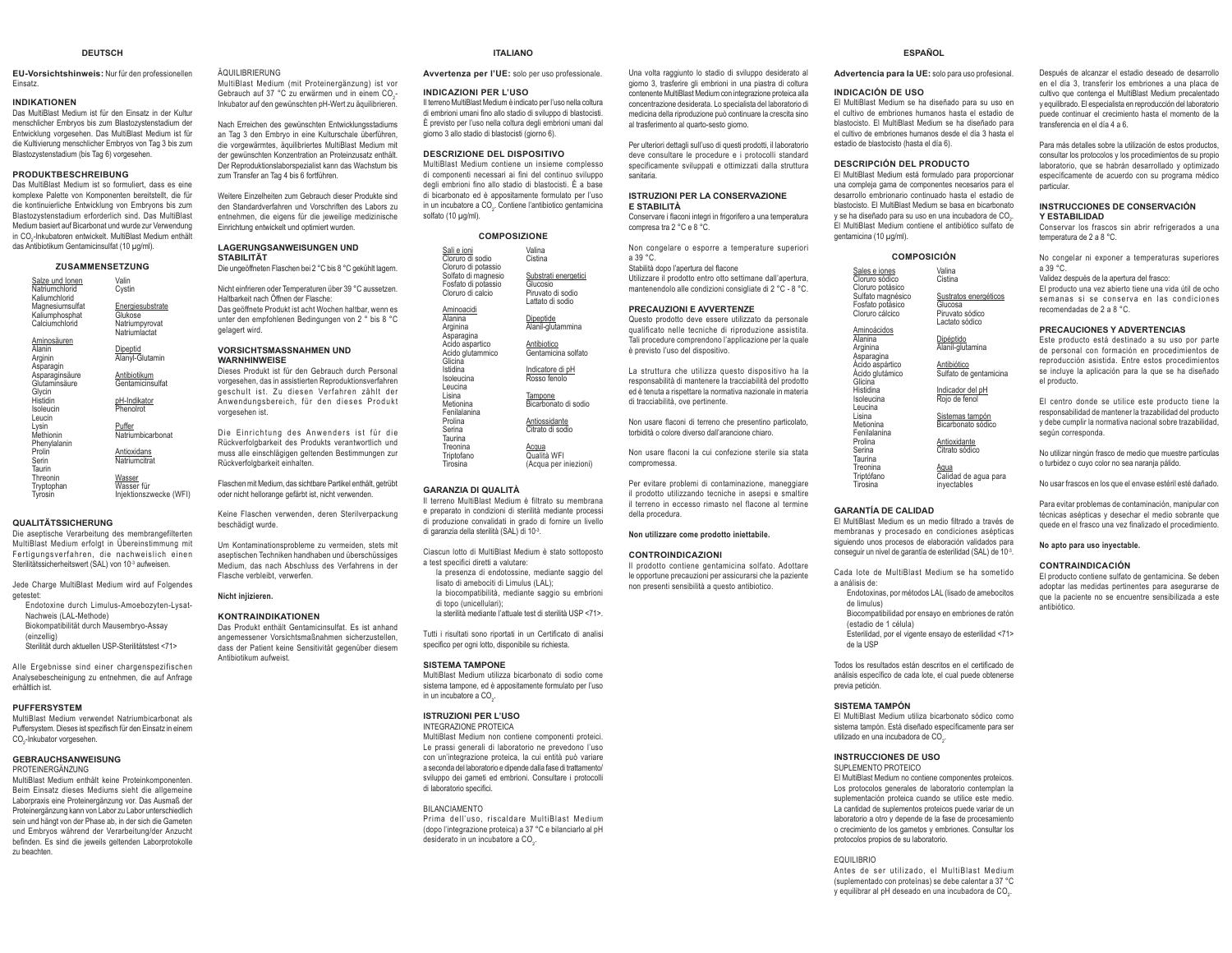## **FRANÇAIS**

**Mise en garde (UE) :** réservé à un usage professionnel.

## **INDICATION D'UTILISATION**

MultiBlast Medium est destiné à être utilisé dans la culture des embryons jusqu'au stade de développement des blastocystes. MultiBlast Medium est destiné à être utilisé dans la culture des embryons humains à partir du troisième jour jusqu'au stade des blastocystes (jusqu'au sixième jour).

#### **DESCRIPTION DU DISPOSITIF**

MultiBlast Medium est formulé pour fournir une gamme complexes de composants nécessaires pour le développement continu des embryons jusqu'au stade des blastocystes. MultiBlast Medium est un milieu à base de bicarbonate, conçu pour une utilisation dans une étuve à CO<sub>2</sub>. MultiBlast Medium contient 10 μg/ml de sulfate de gentamicine (antibiotique).

## **COMPOSITION**

Sels et ions<br>Chlorure de sodium Chlorure de potassium Sulfate de magnésium Phosphate de potassium Chlorure de calcium Valine **Cystine** Substrats énergétiques Glucose Pyruvate de sodium Lactate de sodium

Acides aminés Alanine Arginine Asparagine Acide aspartique Acide glutamique Glycine **Histidine** Isoleucine Leucine Lysine<br>Méthionine Phénylalanine Proline Dipeptide

Alanyl-glutamine <u>Antibiotique</u><br>Sulfate de gentamicine Indicateur de pH Rouge de phénol <u>Tampon</u><br>Bicarbonate de sodium

**Antioxydant** Citrate de sodium

<u>Eau</u><br>Qualité WFI

## **ASSURANCE QUALITÉ**

Sérine Taurine Thréonine Tryptophane Tyrosine

MultiBlast Medium est stérilisé par filtration et manipulé de façon aseptique selon des procédés de fabrication qui ont été validés pour répondre à un niveau d'assurance de stérilité (SAL - Sterility Assurance Level) de 10-3.

Chaque lot de MultiBlast Medium a subi les tests suivants :

 Contenu en endotoxines par la méthode LAL Test de biocompatibilité évaluée par le test sur embryon de souris (une seule cellule)

 Stérilité par les tests de stérilité courants de la pharmacopée américaine (USP) <71>

Les résultats de ces tests sont disponibles dans un certificat d'analyses spécifique à chaque lot et mis à disposition sur demande.

## **SYSTÈME TAMPON**

MultiBlast Medium utilise un système tampon composé de bicarbonate de sodium. Ce système est spécialement conçu pour une utilisation dans une étuve à  $CO<sub>2</sub>$ .

#### **MODE D'EMPLOI** SUPPLÉMENTATION PROTÉIQUE

MultiBlast Medium ne contient pas de composants protéiques. En pratique de laboratoire générale, ce milieu est généralement supplémenté en protéines. Le taux de protéines à ajouter varie selon les laboratoires et dépend du stade du traitement et/ou du développement des gamètes et des embryons. Chaque laboratoire doit consulter ses propres protocoles.

#### ÉQUILIBRAGE

MultiBlast Medium (supplémenté en protéines) doit être préchauffé à 37 °C et équilibré au pH désiré dans une étuve à CO<sub>2</sub> avant utilisation.

Après avoir atteint le stade de développement voulu au troisième jour, transférer les embryons dans une boîte de Pétri contenant MultiBlast Medium préchauffé et équilibré et la concentration désirée de supplément protéique. Le spécialiste de la reproduction du laboratoire peut poursuivre la culture en vue d'un transfert au quatrième, cinquième ou sixième jour.

Pour plus de détails sur l'utilisation de ces produits, le laboratoire doit consulter ses propres procédures et protocoles standard qui ont été spécialement élaborés et optimisés pour l'établissement médical concerné.

#### **CONSIGNES DE CONSERVATION ET STABILITÉ**

Conserver les flacons non entamés réfrigérés entre 2 et 8 °C.

Ne pas congeler ou exposer à des températures supérieures à 39 °C.

Durée de conservation après l'ouverture du flacon :

Une fois ouvert, le produit doit être utilisé dans les huit semaines s'il est conservé dans les conditions recommandées entre 2 et 8 °C.

## **PRÉCAUTIONS ET MISES EN GARDE**

Ce dispositif est destiné à une utilisation par un personnel formé aux techniques de procréation médicalement assistée. Ces procédures incluent l'application indiquée pour laquelle ce dispositif est prévu.

L'établissement de l'utilisateur de ce dispositif est tenu de veiller à la traçabilité du produit et doit se conformer aux réglementations nationales en matière de traçabilité, le cas échéant.

Ne pas utiliser ce milieu s'il contient des particules, s'il est trouble ou s'il n'est pas de couleur orange clair.

Ne pas utiliser de flacon dont la stérilité de l'emballage a été compromise.

Pour éviter les problèmes de contamination, manipuler en appliquant des techniques aseptiques et jeter l'excès de milieu restant dans le fond du flacon une fois la procédure terminée.

**Ce milieu n'est pas une solution injectable.**

#### **CONTRE-INDICATIONS**

Le produit contient du sulfate de gentamicine. Des précautions particulières doivent être prises pour S'assurer que le patient ne présente aucune sensibilité à cet antibiotique.

## **PORTUGUÊS**

**Advertência (UE):** Exclusivamente para uso profissional.

#### **INDICAÇÃO DE UTILIZAÇÃO**

O MultiBlast Medium destina-se a ser utilizado na cultura de embriões humanos até ao estádio de blastocisto do desenvolvimento. O MultiBlast Medium destina-se a ser utilizado na cultura de embriões humanos desde o 3.° dia até blastocisto (até ao 6.° dia).

## **DESCRIÇÃO DO DISPOSITIVO**

O MultiBlast Medium foi formulado de forma a fornecer uma complexa matriz de componentes necessários para o desenvolvimento contínuo de embriões até ao estádio de blastocisto. O MultiBlast Medium é um meio à base de bicarbonato que foi concebido para utilização<br>numa incubadora de CO<sub>2</sub>. O MultiBlast Medium contém o antibiótico sulfato de gentamicina (10 μg/ml).

**COMPOSIÇÃO**

| <b>UUINIFUJIYAU</b>                                             |                                                                            |
|-----------------------------------------------------------------|----------------------------------------------------------------------------|
| Sais e jões<br>Cloreto de sódio<br>Cloreto de potássio          | Valina<br>Cistina                                                          |
| Sulfato de magnésio<br>Fosfato de potássio<br>Cloreto de cálcio | Substratos energéticos<br>Glucose<br>Piruvato de sódio<br>Lactato de sódio |
| Aminoácidos                                                     |                                                                            |
| Alanina<br>Arginina<br>Asparagina                               | Dipeptídeo<br>Alanil-glutamina                                             |
| Acido aspártico<br>Acido glutâmico<br>Glicina                   | Antibiótico<br>Sulfato de gentamicina                                      |
| Histidina<br>Isoleucina                                         | Indicador de pH<br>Vermelho de fenol                                       |
| Leucina<br>Lisina<br>Metionina<br>Fenilalanina                  | Tampão<br>Bicarbonato de sódio                                             |
| Prolina<br>Serina                                               | Antioxidante<br>Citrato de sódio                                           |
| Taurina<br>Treonina<br>Triptofano<br>Tirosina                   | <u>Agua</u><br>Qualidade WFI (água ¡<br>preparações injetáveis             |

le WFI (água p/ preparações injetáveis)

## **GARANTIA DE QUALIDADE**

O MultiBlast Medium é filtrado por membrana e processado asseticamente de acordo com os procedimentos de fabrico que foram validados para se obter um nível de garantia de esterilidade (SAL — Sterility Assurance Level) de 10-3.

Cada lote do MultiBlast Medium é submetido aos sequintes testes:

 Endotoxinas pelo ensaio de lisado de amebócitos de Limulus (LAL)

 Biocompatibilidade, através do ensaio de embrião de rato (unicelular)

 Esterilidade pelos testes de esterilidade do capítulo 71 da versão atual da USP (Farmacopeia dos EUA)

Todos os resultados estão descritos no certificado de análise específico de cada lote, disponível a pedido.

## **SISTEMA TAMPÃO**

O MultiBlast Medium utiliza bicarbonato de sódio como sistema de tamponamento. Este foi especificamente concebido para utilizar numa incubadora de CO $_{_2}$ .

## **INSTRUÇÕES DE UTILIZAÇÃO**

SUPLEMENTO PROTEICO

O MultiBlast Medium não contém componentes proteicos. A prática laboratorial geral inclui a utilização de suplemento proteico quando se utiliza este meio. A quantidade de proteína a ser adicionada varia de acordo com o laboratório e depende da fase de processamento/crescimento dos gâmetas e embriões. Consulte os seus protocolos laboratoriais.

#### EQUILÍBRIO

Antes da utilização, o MultiBlast Medium (com suplemento proteico) deve ser aquecido a 37 °C e equilibrado até ao pH pretendido numa incubadora de CO<sub>2</sub>.

Após atingir a fase de desenvolvimento pretendida no  $3.°$  dia, transfira o embrião para uma placa de cultura com MultiBlast Medium equilibrado e pré-aquecido, que contenha a concentração desejada de suplemento proteico. O especialista em reprodução pode continuar o crescimento até à transferência do 4.° ao 6.° dia.

Para obter mais informações sobre a utilização destes produtos, o laboratório deve consultar os respetivos procedimentos e protocolos padrão que tenham sido concebidos e otimizados especificamente para a sua instituição médica.

## **INSTRUÇÕES DE CONSERVAÇÃO E ESTABILIDADE**

Conserve os frascos não abertos e refrigerados entre 2 °C e 8 °C.

Não congele nem exponha a temperaturas superiores a 39 °C.

Duração após a abertura do frasco:

Depois de aberto, o produto tem um prazo de validade de oito semanas desde que conservado nas condições recomendadas, entre 2 °C e 8°C.

#### **PRECAUÇÕES E ADVERTÊNCIAS**

Este dispositivo foi concebido para ser utilizado por pessoal com formação em técnicas de reprodução assistida. Estas técnicas incluem a aplicação prevista para a qual este dispositivo foi concebido.

A instituição do utilizador deste dispositivo é responsável pela manutenção da rastreabilidade do produto e tem de cumprir as regulamentações nacionais sobre rastreabilidade, sempre que aplicável.

Não utilize um frasco de meio que apresente evidências de partículas, turvação ou não tenha cor laranja-clara.

Não utilize nenhum frasco cuia embalagem estéril tenha sido comprometida.

Para evitar problemas de contaminação, manipule o produto em condições de assepsia e elimine qualquer excedente de meio que apresente evidências de contaminação após a abertura.

**Não se destina a ser injetado.**

## **CONTRAINDICAÇÕES**

O produto contém sulfato de gentamicina. Devem ser tomadas as precauções adequadas para assegurar que a doente não é sensível a este antibiótico.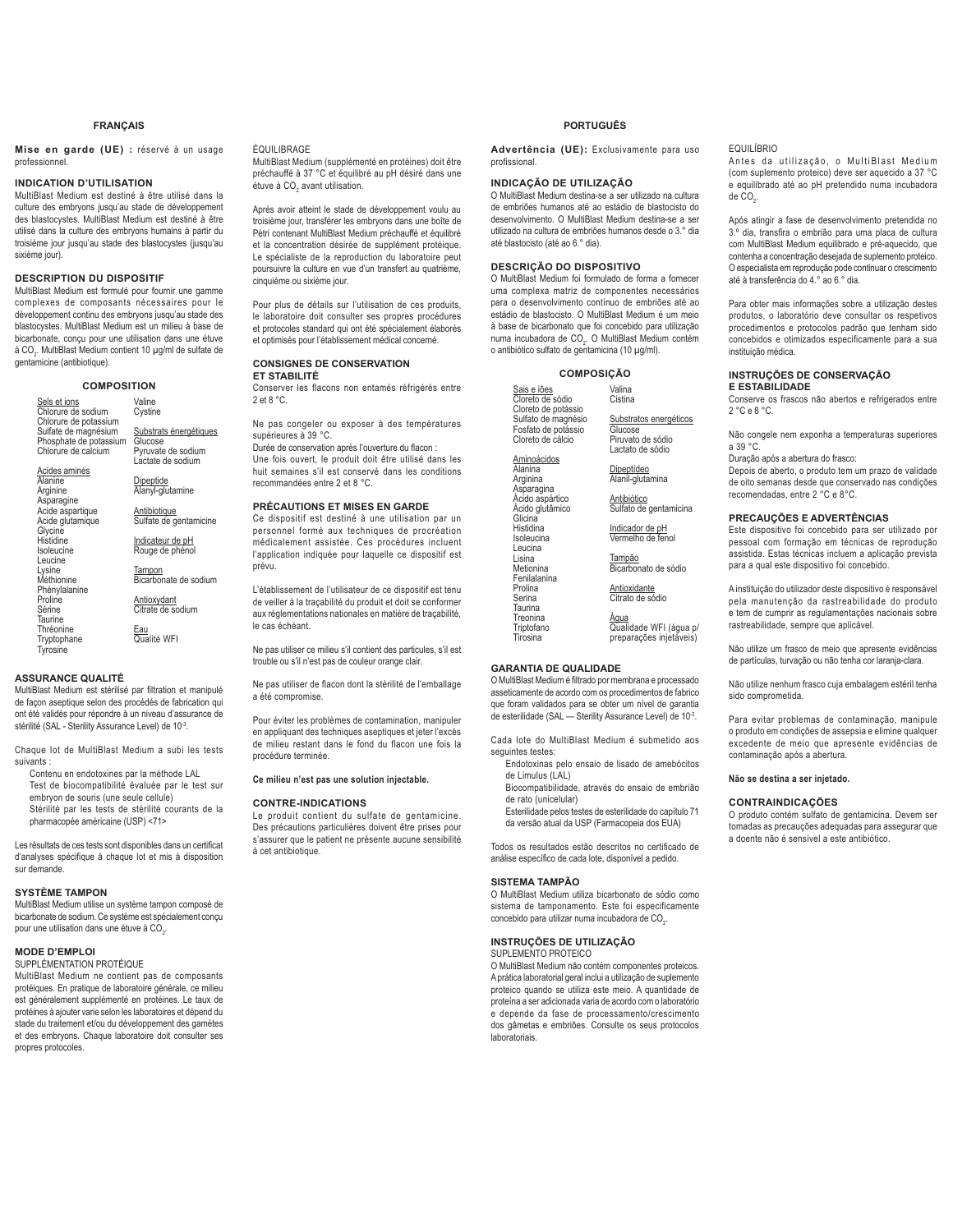#### **FAAHNIKA**

 $Σύσταση προσοχής για την Ε.Ε.: Για$ επαγγελματική χρήση μόνο

#### **ΕΝΔΕΙΞΗ ΧΡΗΣΗΣ**

Το MultiBlast Medium προορίζεται για χρήση στην καλλιέργεια ανθρώπινων εμβρύων στο στάδιο ανάπτυξης βλαστοκυστών. Το MultiBlast Medium προορίζεται για χρήση στην καλλιέργεια ανθρώπινων εμβρύων από την Ημέρα 3 έως τη βλαστοκύστη (έως και την Ημέρα 6).

## **ΠΕΡΙΓΡΑΦΗ ΤΗΣ ΣΥΣΚΕΥΗΣ**

To MultiBlast Medium παρασκευάζεται ώστε να παρέχει ένα σύνθετο φάσμα συστατικών που απαιτούνται για την ανάπτυξη των εμβρύων που βρίσκεται σε εξέλιξη. έως το στάδιο της βλαστοκύστης. Το MultiBlast Medium έχει διττανθρακική βάση και έχει σχεδιαστεί για χρήση σε επωαστήρα CO<sub>x</sub>. Το MultiBlast Medium περιέχει το αντιβιοτικό θειική γενταμυκίνη (10 μg/mL).

#### **ΣΥΝΘΕΣΗ**

| Άλατα και ιόντα<br>Χλωριούχο νάτριο                                         | Βαλίνη<br>Κυστίνη                                              |
|-----------------------------------------------------------------------------|----------------------------------------------------------------|
| Χλωριούχο κάλιο<br>Θειικό μαγνήσιο<br>Φωσφορικό κάλιο<br>Χλωριούχο ασβέστιο | Ενεργειακά υποστρώ-<br>ματα<br>Γλυκόζη<br>Πυροσταφυλικό νάτριο |
| Αμινοξέα<br>Αλανίνη                                                         | Γαλακτικό νάτριο                                               |
| Αργινίνη<br>Ασπαραγίνη<br>Ασπαρτικό οξύ                                     | Διπεπτίδιο<br>Αλανυλο-γλουταμίνη                               |
| Γλουταμικό οξύ<br>Γλυκίνη<br>Ιστιδίνη                                       | Αντιβιοτικό<br>Θειική γενταμυκίνη                              |
| Ισολευκίνη<br>Λευκίνη                                                       | Δείκτης pH<br>Ερυθρό της φαινόλης                              |
| Λυσίνη<br>Μεθειονίνη<br>Φαινυλαλανίνη                                       | Ρυθμιστικό διάλυμα<br>Διπανθρακικό νάτριο                      |
| Προλίνη<br>Σερίνη<br>Ταυρίνη                                                | Αντιοξειδωτικό<br>Κιτρικό νάτριο                               |
| Θρεονίνη<br>Τρυπτοφάνη<br>Τυροσίνη                                          | Νερό<br>Ποιότητα ενέσιμου<br>ύδατος (WFI)                      |

#### **ǻǿǹȈĭǹȁǿȈǾȆȅǿȅȉǾȉǹȈ**

Το MultiBlast Medium υποβάλλεται σε διήθηση με ιεμβράνη και σε επεξεργασία με άσηπτη τεχνική σύμφωνα ie διαδικασίες παρασκευής που έχουν επικυρωθεί ότι πληρούν επίπεδο διασφάλισης στειρότητας (SAL) 10<sup>-3</sup>.

- Κάθε παρτίδα MultiBlast Medium ελέγχεται για: Ενδοτοξίνη με τη μεθοδολογία προϊόντων λύσης αμοιβαδοειδών κυττάρων Limulus (LAL) Βιοσυμβατότητα μέσω προσδιορισμού εμβρύου ποντικών (ενός κυττάρου)
- Στειρότητα μέσω της τρέχουσας δοκιμασίας στειρότητας κατά USP <71>

Όλα τα αποτελέσματα αναφέρονται σε Πιστοποιητικό Ανάλυσης ειδικό ανά παρτίδα, το οποίο διατίθεται κατόπιν αιτήματος

#### **ΡΥΘΜΙΣΤΙΚΩ ΣΥΣΤΗΜΑ**

To MultiBlast Medium χρησιμοποιεί διττανθρακικό νάτριο ως ρυθμιστικό σύστημα. Έχει σχεδιαστεί ειδικά για χρήση σε επωαστήρα CO<sub>2</sub>.

#### **ΩΛΗΓΙΕΣ ΧΡΗΣΗΣ**

ΣΥΜΠΛΗΡΩΜΑ ΠΡΩΤΕΪΝΩΝ Το MultiBlast Medium δεν περιέχει πρωτεϊνικά συστατικά. Η νενική ερναστηριακή πρακτική περιλαμβάνει την εφαρμογή συμπληρώματος πρωτεΐνης κατά τη χρήση του μέσου αυτού. Η ποσότητα τους συμπληρώματος πρωτεΐνης μπορεί να διαφέρει μεταξύ των εργαστηρίων και εξαρτάται από τη φάση επεξεργασίας/ανάπτυξης των γαμετών και των εμβρύων. Συμβουλευτείτε τα πρωτόκολλα του ερναστηρίου σας.

ǼȄǿȈȅȇȇȅȆǾȈǾ

Το MultiBlast Medium (συμπληρωμένο με πρωτεΐνες) θα πρέπει να προθερμαίνεται στους 37 °C και να Ϊ, εξισορροπείται στην επιθυμητή τιμή pH, σε επωαστήρα CO<sub>2</sub> πριν από τη χρήση.

Αφού επιτευχθεί το επιθυμητό στάδιο ανάπτυξης την 3η ημέρα, μεταφέρετε το έμβρυο σε τρυβλίο καλλιέργειας που περιέχει προθερμασμένο, εξισοροσπημένο MultiBlast Medium που περιέχει την επιθυμητή συγκέντρωση συμπληρώματος πρωτεΐνης. Ο ειδικός του εργαστηρίου αναπαραγωγής μπορεί να συνεχίσει την ανάπτυξη έως τη  $I$ μεταφορά την 4η έως 6η ημέρα.

Για πρόσθετες λεπτομέρειες σχετικά με τη χρήση των προϊόντων αυτών, το εργαστήριο θα πρέπει να συμβουλεύεται τις δικές του τυπικές διαδικασίες țĮȚ ʌȡȦIJȩțȠȜȜĮ IJĮ ȠʌȠȓĮ ȑȤȠȣȞ ĮȞĮʌIJȣȤșİȓ țĮȚ Βελτιστοποιηθεί ειδικά νια το δικό του ιατρικό ίδρυμα.

#### **ΟΔΗΓΙΕΣ ΦΥΛΑΞΗΣ ΚΑΙ ΣΤΑΘΕΡΟΤΗΤΑ**

Φυλάξτε τις κλειστές φιάλες στο ψυγείο, σε θερμοκρασία 2 °C fuic 8 °C

Μην καταψύχετε και μην εκθέτετε σε θερμοκρασίες υψηλότερες από 39 °C. Διάρκεια μετά το άνοιγμα της φιάλης: Το προϊόν έχει διάρκεια ζωής οκτώ εβδομάδων από το άνοιγμα, κατά τη φύλαξη στις συνιστώμενες συνθήκες των 2°C έως 8°C.

#### ΠΡΟΦΥΛΑΞΕΙΣ ΚΑΙ ΠΡΟΕΙΔΟΠΟΙΗΣΕΙΣ

Η συσκευή αυτή προορίζεται για χρήση από προσωπικό εκπαιδευμένο στις διαδικασίες υποβοηθούμενης αναπαραγωγής. Οι διαδικασίες αυτές περιλαμβάνουν την υποδεικνυόμενη εφαρμονή για την οποία προορίζεται η συσκευή αυτή.

Η εγκατάσταση όπου θα χρησιμοποιηθεί αυτή η συσκευή είναι υπεύθυνη για τη διατήρηση της ιχνηλασιμότητας του προϊόντος και πρέπει να συμμορφώνεται με τους εθνικούς κανονισμούς που αφορούν την ιχνηλασιμότητα, όπου εφαρμόζεται.

Mn χρησιμοποιείτε καμία φιάλη μέσου η οποία παρουσιάζει ενδείξεις σωματιδιακής ύλης, θολερότητας ή δεν έχει ανοιχτό πορτοκαλί χρώμα.

Mn χρησιμοποιείτε καμία φιάλη στην οποία έχει παραβιαστεί η ακεραιότητα της αποστειρωμένης πισκευασίας

Για να αποφύγετε προβλήματα με μόλυνση, χειριστείτε εφαρμόζοντας άσηπτες τεγνικές και αποροίψτε τυχόν περίσσεια μέσου που παραμένει στη φιάλη μετά την ολοκλήρωση της διαδικασίας.

#### Δεν προορίζεται για χρήση με ένεση.

#### **ǹȃȉǼȃǻǼǿȄǾ**

Το προϊόν περιέχει θειική γενταμυκίνη. Θα πρέπει να λαμβάνονται οι απαραίτητες προφυλάξεις για να διασφαλιστεί ότι ο ασθενής δεν έχει ευαισθησία στο συνκεκριμένο αντιβιοτικό.

## **ČEŠTINA**

Upozornění pro EU: Jen pro profesionální použití.

#### **INDIKACE PRO POUŽITÍ**

MultiBlast Medium je určeno k použití při kultivaci lidských embryí do stádia vývoje blastocysty. MultiBlast Medium je určeno k použití při kultivaci lidských embryí od 3. dne do blastocysty (max. do 6. dne).

#### **POPIS PROSTŘEDKU**

MultiBlast Medium je formulováno tak, aby zajišťovalo Komplexní škálu složek potřebných k průběžnému vývoji embryí do stádia blastocysty. MultiBlast Medium je na bázi hydrogenuhličitanu a je určeno k použití v CO<sub>2</sub> inkubátoru. MultiBlast Medium obsahuje antibiotikum gentamicin-sulfat (10 μg/ml).

#### **SLOŽENÍ**

| Soli a ionty<br>Chlorid sodný<br>Chlorid draselný   | Valin<br>Cvstin                       |
|-----------------------------------------------------|---------------------------------------|
| Síran hořečnatý<br>Fosforečnan draselný             | Energetické substráty<br>Glukóza      |
| Chlorid vápenatý                                    | Pyruvát sodný<br>Mléčnan sodný        |
| Aminokyseliny<br>Alanin<br>Arginin<br>Asparagin     | Dipeptid<br>Alanylglutamin            |
| Kyselina asparagová<br>Kyselina glutamová<br>Glycin | Antibiotikum<br>Gentamicin-sulfát     |
| Histidin<br>Isoleucin<br>Leucin                     | Indikátor pH<br>Fenolová červeň       |
| Lysin<br>Methionin<br>Fenylalanin                   | Pufr<br>Hydrogenuhličitan sodný       |
| Prolin<br>Serin<br>Taurin                           | Antioxidant<br>Citronan sodný         |
| Threonin<br>Tryptofan<br>Tyrosin                    | Voda<br>V kvalitě vody pro<br>injekci |
|                                                     |                                       |

#### *ZAJIŠTĚNÍ KVALITY*

MultiBlast Medium je filtrováno přes membránu a asepticky zpracováno podle výrobních metod, které byly validovány pro úroveň zajištění sterility (SAL) 10<sup>-3</sup>.

Každá šarže MultiBlast Medium je testována na: endotoxin testem Limulus Amebocyte Lysate (LAL), biokompatibilitu testem na myších embryích (jednohuněčných) sterilitu aktuálně používaným testem na kontrolu sterility podle lékopisu USA <71>.

Všechny výsledky jsou uvedeny v analytickém certifikátu k příslušné šarži, který je k dispozici na vyžádání.

#### **PUFRAČNÍ SYSTÉM**

MultiBlast Medium používá jako pufrační systém hydrogenuhličitan sodný. Ten je specificky určen k použití v CO<sub>2</sub> inkubátoru.

## **NÁVOD K POUŽITÍ**

SUPLEMENTACE PROTEINŮ MultiBlast Medium neobsahuje proteinové složky. Při použití tohoto média je běžnou laboratorní praxí suplementace proteinů. Množství přidávaného proteinu se může v každé laboratoři lišit a závisí na fázi zpracování/kultivace gamet a embryí. Informace naleznete v laboratorních protokolech vaší lahoratoře

## EKVILIBRACE

MultiBlast Medium (suplementované proteinem) je před použitím třeba ohřát na 37 °C a ekvilibrovat na požadované pH v CO inkubátoru.

Po dosažení žádaného vývojového stádia ve 3. dni přeneste embryo do kultivační misky obsahující předehřáté, ekvilibrované MultiBlast Medium obsahující požadovanou koncentraci proteinového doplňku. Laboratorní odborník na reprodukci může nadále pokračovat s růstem až do doby přenosu ve dni 4-6.

#### **DANSK**

**Regel for EU:** Kun til professionel brug.

#### **INDIKATIONER FOR ANVENDELSE**

Další informace o použití těchto výrobků laboratoř získá ve vlastních standardních metodách a protokolech vypracovaných a optimalizovaných specificky pro vaše

Nezmrazujte a nevystavujte teplotám vyšším než 39 °C.

Výrobek má po otevření trvanlivost osm týdnů, pokud je Skladován v doporučených podmínkách od 2 °C do 8 °C. **BEZPEČNOSTNÍ OPATŘENÍ A VAROVÁNÍ** Tento prostředek je určen k použití pracovníky školenými v postupech asistované reprodukce. Tyto postupy zahrnují zamýšlenou aplikaci, pro kterou

Za sledovatelnost prostředku a dodržování platných státních předpisů týkajících se sledovatelnosti odpovídá podle situace zdravotnické zařízení, v němž je

Nepoužívejte žádnou lahev s médiem, které obsahuje repermejte menne miner e menem, mere e Nepoužívejte žádnou lahev s poškozeným sterilním

Aby se zabránilo problémům s kontaminací, dodržujte při manipulaci aseptické postupy a zlikvidujte případný zbytek média v lahvi, které po otevření vykazuje známky

Výrobek obsahuje gentamicin-sulfát. Vhodným preventivním postupem ověřte, že pacientka není

**PODMÍNKY UCHOVÁVÁNÍ A STABILITA**Neotevřené lahve uchovávejte v chladničce při teplotě

konkrétní zdravotnické zařízení

Trvanlivost po otevření lahve:

od 2 °C do 8 °C.

ie prostředek určený.

Survey<br>Surveys de notin

balením.

kontaminace.

Není určeno pro injekční použití. **KONTRAINDIKACE**

senzitivní na toto antibiotikum.

 MultiBlast Medium er beregnet til brug ved dyrkning af humane embryoer til blastocyststadiet. MultiBlast Medium er beregnet til brug ved dyrkning af humane embryoer fra dag 3 til blastocyst (op til dag 6).

#### **BESKRIVELSE AF PRODUKTET**

 MultiBlast Medium er formuleret til at levere en kompleks komponentrække, der er nødvendig for den vedvarende udvikling af embryoer til blastocyststadiet. MultiBlast Medium er bikarbonatbaseret og fremstillet til brug i en CO<sub>2</sub>- inkubator. MultiBlast Medium indeholder antibiotikummet gentamicinsulfat (10 μg/ml).

| <b>SAMMENSÆTNING</b>                                |                                                                |  |
|-----------------------------------------------------|----------------------------------------------------------------|--|
| Salte og ioner<br>Natriumklorid<br>Kaliumklorid     | Valin<br>Cystin                                                |  |
| Magnesiumsulfat<br>Kaliumfosfat<br>Kalciumklorid    | Energisubstrater<br>Glukose<br>Natriumpyruvat<br>Natriumlaktat |  |
| <b>Aminosyrer</b><br>Alanin<br>Arginin<br>Asparagin | Dipeptid<br>Alanylglutamin                                     |  |
| Asparaginsyre<br>Glutaminsyre<br>Glycin             | Antibiotikum<br>Gentamicinsulfat                               |  |
| Histidin<br>Isoleucin<br>Leucin                     | pH-indikator<br>Rød fenol                                      |  |
| Lysin<br>Methionin<br>Phenylalanin                  | Buffer<br>Natriumbikarbonat                                    |  |
| Prolin<br>Serin<br>Taurin                           | Antioxidant<br>Natriumcitrat                                   |  |
| Threonin<br>Tryptofan<br>Tyrosin                    | Vand<br>Af kvalitet til<br>injektionsvæske                     |  |

#### **KVALITETSSIKRING**

iwa<br>Ma

MultiBlast Medium er membranfiltreret og aseptisk fremstillet iht. procedurer, som er blevet valideret og opfylder et sterilitetssikringsniveau (SAL) på 10-3.

Hvert parti MultiBlast Medium testes for: Endotoxin med Limulus Amebocyte Lysatemetoden (LAL)

Sterilitet med den aktuelle United States Pharmacopeia-

Alle resultater rapporteres på et partispecifikt analysecertifikat (Certificate of Analysis), som kan fås efter anmodning.

buffersystem. Det er specifikt fremstillet til brug i en CO<sub>-inkubator</sub>

 MultiBlast Medium indeholder ikke proteinkomponenter. Generel laboratoriepraksis inkluderer tilførsel af protein ved brug af dette medium. Mængden af proteintilførsel kan variere fra laboratorium til laboratorium og afhænger af behandlings-/vækstfasen for gameter og embryoer. Følg laboratoriets individuelle protokoller.

#### ÆKVILIBRERING

 MultiBlast Medium (tilsat protein) skal opvarmes til 37 °C og ækvilibreres til den ønskede pH-værdi i en CO<sub>2</sub>-inkubator inden brug.

Når det ønskede udviklingsmæssige stadie opnås på dag 3, overføres embryoet til en dyrkningsskål med forvarmet, ækvilibreret MultiBlast Medium, som indeholder den ønskede koncentration proteinsupplement. Fertilitetseksperten kan fortsætte væksten indtil transferering på 4.-6. dag.

For yderligere oplysninger om brug af disse produkter skal laboratoriet følge sine egne standardprocedurer og -protokoller, som er blevet specifikt udviklet og optimeret til det enkelte laboratorium.

#### **ANVISNINGER FOR OPBEVARING OG STABILITET**

Uâbnede flasker opbevares i køleskab ved 2-8 °C.

Må ikke fryses eller udsættes for temperaturer over 39 °C.-<br>Holdbarhed efter flaskeåbning:

Produktet har en lagerholdbarhed på otte uger efter åbning ved opbevaring under de anbefalede forhold på 2 til 8 °C.

#### **FORHOLDSREGLER OG ADVARSLER**

 Dette produkt er beregnet til brug af personale, der er uddannet i assisteret reproduktionsprocedurer. Disse procedurer inkluderer den anvendelse, som produktet er beregnet til.

Den institution, som bruger produktet, er ansvarlig for at opretholde sporbarheden af produktet og skal, hvor det er muligt, overholde gældende, nationale bestemmelser for sporbarhed

Anvend ikke flasker med medium, som indeholder partikler. er uklart eller ikke er svagt orange.

Flasker, hvis sterile emballage er blevet kompromitteret, må ikke anvendes.

Undgå problemer med kontamination ved at bruge aseptiske teknikker, og kasser eventuelt overskydende medium i flasken efter endt procedure.

#### **Ikke til iniektion.**

**KONTRAINDIKATION**

 Dette produkt indeholder gentamicinsulfat. Passende forholdsregler skal overholdes for at sikre, at patienten ikke er sensibiliseret mod dette antibiotikum.

 Biokompatibilitet ved analyse af museembryo (éncellet) test (USP) <71>

## **BUFFERSYSTEM**

MultiBlast Medium bruger natriumbikarbonat som

**BRUGSANVISNING**PROTEINTILFØRSEL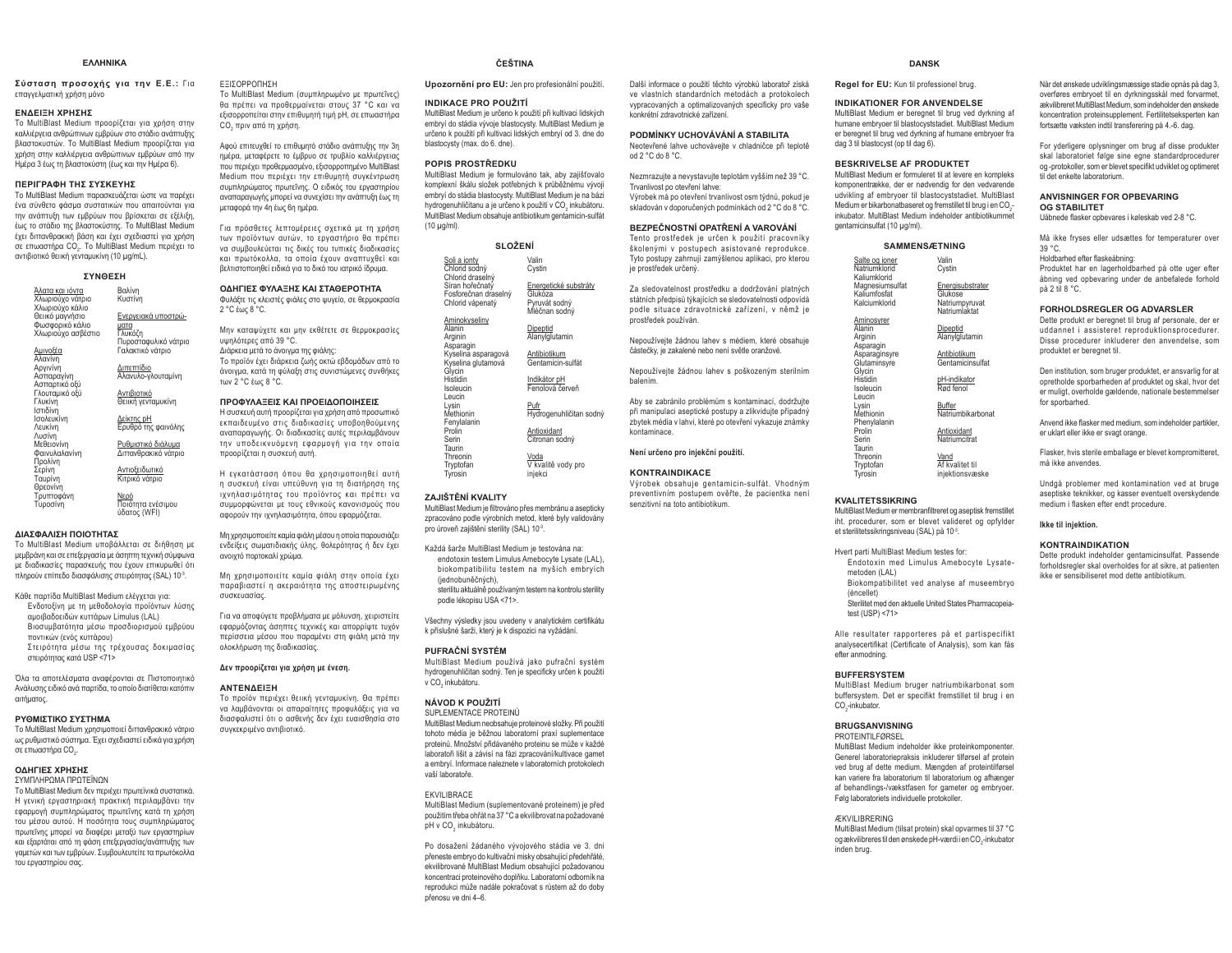## **SUOMI**

## **EU-varoitus:** Vain ammattikäyttöön

## **KÄYTTÖAIHE**

MultiBlast Medium on tarkoitettu ihmisalkioiden kasvattamiseksi kehityksen blastokystivaiheeseen. MultiBlast Medium on tarkoitettu käytettäväksi ihmisalkioiden kasvattamisessa päivästä 3 blastokystiksi asti (enintään päivään 6).

## **VÄLINEEN KUVAUS**

MultiBlast Medium on formuloitu siten, että se sisältää alkioiden blastokystivaiheeseen kehittymisessä tarvittavien monipuolisten ainesosien joukon. MultiBlast Medium on bikarbonaattipohjainen liuos, ja se on tarkoitettu käyttöön CO<sub>2</sub>-lämpökaapissa. MultiBlast Medium -liuos sisältää gentamysiinisulfaatti-antibioottia (10 μg/ml).

## **KOOSTUMUS**

Suolat ja ionit natriumkloridi kaliumkloridi magnesiumsulfaatti kaliumfosfaatti kalsiumkloridi

Aminohapot alaniini arginiini asparagiini asparagiinihappo glutamiinihappo glysiini histidiini isoleusiini leusiini lysiini metioniini fenyylialaniini proliini seriini tauriini treoniini tryptofaani tyrosiini valiini kystiini

natriumpyruvaatti natriumlaktaatti Dipeptidi alanyyliglutamiini

> **Antibiootti** gentamysiinisulfaatti

> > pH-indikaattori fenolipuna

Energiasubstraatit glukoosi

<u>Puskuri</u><br>natriumbikarbonaatti **Antioksidantti** 

<u>natriumsitraatti</u> **Vesi** 

injektionesteisiin tarkoitetun veden laatuinen

#### **LAADUNVARMENNUS**

MultiBlast Medium on kalvosuodatettu ja asentisesti käsitelty valmistusmenetelmillä, jotka on validoitu vastaamaan steriiliystasoa (SAL) 10-3.

Jokainen MultiBlast Medium -erä testataan seuraavilla testeillä:

- endotoksiini Limulus Amebocyte Lysate (LAL) -menetelmällä
- biologinen yhteensopivuus hiiren alkiomäärityksellä (yksisoluinen)

steriiliys nykyisellä USP-steriiliystestillä <71>.

Kaikki koetulokset ilmoitetaan eräkohtaisesti analyysitodistuksessa, joka on pyynnöstä saatavissa

#### **PUSKURIJÄRJESTELMÄ**

MultiBlast Medium -liuoksen puskurijäriestelmänä on mahdeller medicine erityisesti CO<sub>2</sub>-lämpökaappeihin.

## **KÄYTTÖOHJEET**

PROTEIINITÄYDENNYS

MultiBlast Medium ei sisällä proteiiniainesosia. Yleinen laboratoriokäytäntö on lisätä proteiinitäydennystä tätä liuosta käytettäessä. Proteiinitäydennyksen määrä voi vaihdella laboratoriosta toiseen ja riippuu gameettien ja alkioiden käsittelyn/viljelyn vaiheesta. Noudata oman ,<br>laboratorion ohieita.

## **TASAPAINOTUS**

MultiBlast Medium -liuos (proteiinilla täydennettynä) on lämmitettävä 37 °C:seen ja tasapainotettava haluttuun pH-arvoon CO<sub>2</sub>-lämpökaapissa ennen käyttöä.

Kun haluttu kehitysaste on saavutettu 3. päivänä, siirrä alkio viljelymaljaan, jossa on esilämmitettyä, tasapainotettua MultiBlast Medium -liuosta, joka sisältää halutun pitoisuuden proteiinitäydennystä. Avusteisiin lisääntymismenetelmiin erikoistunut laboratoriohoitaja voi jatkaa kasvatusta 4.-6. päivänä tapahtuvaan siirtoon saakka.

Laboratorion tulee katsoa lisäohieet näiden tuotteiden käyttöä varten omista vakiokäytäntö- ja protokollaohjeistaan, idytted Entert Entertainmen.<br>jotka on varta vasten kehitetty ja optimoitu kyseistä hoitolaitosta varten.

**SÄILYTYSOHJEET JA STABIILIUS** Säilytä avaamattomat pullot jääkaapissa 2-8 °C:ssa.

Ei saa jäätyä eikä altistaa yli 39 °C:n lämpötiloille.

Kestävyys pullon avaamisen jälkeen: Kun tuote on avattu, sitä voidaan säilyttää kahdeksan viikkoa, jos sitä säilytetään suositusolosuhteissa 2-8 °C.

#### **VAROTOIMET JA VAROITUKSET**

Tämä väline on tarkoitettu avusteisiin lisääntymismenetelmiin koulutetun henkilöstön käyttöön. Näihin menetelmiin kuuluu välineen käyttöaiheen mukainen tarkoitettu käyttö.

Tämän välineen käyttäjälaitoksen vastuulla on säilyttää tuotteen jäljitettävyys, ja laitoksen on noudatettava jäljitettävyyttä koskevia asianmukaisia kansallisia säännöksiä.

Älä käytä mitään elatusainepulloa, jos liuoksessa näkyy hiukkasia, se on sameaa tai se ei ole väriltään vaalean oranssia.

Älä käytä pulloa, jos sen steriili pakkaus ei ole ehjä.

Käsittelyssä tulee käyttää aseptista tekniikkaa kontaminaatio-ongelmien välttämiseksi. Kaikki pulloon jäänyt ylimääräinen neste on hävitettävä toimenpiteen päätyttyä.

## Ei injisoitavaksi.

## **VASTA-AIHE**

Tuote sisältää gentamysiinisulfaattia.<br>Tarkoituksenmukaisia varokeinoja tulee käyttääsen varmistamiseksi, ettei potilas ole herkistynyt kyseiselle antibiootille.

## **LATVISKI**

**ES brīdinājums:** tikai profesionālai lietošanai.

## **LIETOŠANAS INDIKĀCIJA**

"MultiBlast Medium" paredzēta lietošanai cilvēka embriju www.witivešanā līdz attīstības stadijai - blastocistai. "MultiBlast Medium" paredzēta lietošanai cilvēka embriju kultivēšanā no 3. dienas līdz blastocistai (līdz 6. dienai).

#### **JERICES APRAKSTS**

Cistīns

MultiBlast Medium" formula ir izstrādāta, lai nodrošinātu kompleksu komponentu spektru, kuri nepieciešami turpmākai embriju attīstībai līdz blastocistai. "MultiBlast Medium" pamatā ir bikarbonāts, un tā paredzēta izmantošanai CO<sub>2</sub> inkubatorā. "MultiBlast Medium" satur antibiotiku gentamicīna sulfātu (10 µg/ml).

#### **SASTÄVS**

| Sāli un joni<br>Nātrija hlorīds<br>Kālija hlorīds<br>Magnija sulfāts<br>Kālija fosfāts<br>Kalcija hlorīds | Enerģijas substrāti<br>Glikoze<br>Pirovīnogskābes<br>nātrija sāls<br>Nātrija laktāts |
|-----------------------------------------------------------------------------------------------------------|--------------------------------------------------------------------------------------|
| Aminoskābes<br>Alanīns<br>Arginins                                                                        | Dipeptīdi<br>Alanilglutamīns                                                         |
| Asparagīns<br>Asparagīnskābe<br>Glutamīnskābe                                                             | Antibiotikas<br>Gentamicīna sulfāts                                                  |
| Glicīns<br>Histidins<br>Izoleicīns                                                                        | pH indikators<br>Fenolsarkanais                                                      |
| Leicīns<br>Lizīns<br>Metionins                                                                            | Buferškīdums<br>Nātrija bikarbonāts                                                  |
| Fenilalanīns<br>Prolins<br>Serīns                                                                         | Antioksidants<br>Nātrija citrāts                                                     |
| Taurīns<br>Treonins<br>Triptofāns<br>Tirozīns<br>Valīns                                                   | <b>Udens</b><br>Injekciju ūdens (WFI)<br>kvalitāte                                   |
|                                                                                                           |                                                                                      |

## **KVALITĀTES NODROŠINĀŠANA**

"MultiBlast Medium" ir filtrēta caur membrānu un aseptiski apstrādāta saskanā ar apstiprinātām ražošanas procedūrām, kas atbilst sterilitātes garantijas līmenim (*sterility assurance level – SAL*) 10-3.

Katrai "MultiBlast Medium" partijai tiek pārbaudīts tālāk norādītais

Endotoksīni - ar *Limulus* amebocīta lizāta (LAL) metodi.

Bioloģiskā saderība - ar peles embrija pārbaudi (vienšūnas).

 $\overline{\text{S}}$ terilitāte – ar pašreizējo ASV Farmakopejas (USP) sterilitātes testu <71>.

Visi rezultāti tiek ziņoti katrai partijai īpašā analīzes sertifikātā, kas ir pieejams pēc pieprasījuma.

### **BUFFRSISTEMA**

Barotnei "MultiBlast Medium" par bufersistēmu izmanto nātrija bikarbonātu. Tā ir īpaši izstrādāta lietošanai CO<sub>2</sub> inkubatorā

## LIETOŠANAS NORĀDĪJUMI

PROTEĪNU PIEDEVAS "MultiBlast Medium" nesatur proteīnu sastāvdaļas. Vispārējā laboratorijas praksē ietilpst proteīnu piedevu pievienošana šīs barotnes izmantošanas gadījumā. Proteīnu piedevu daudzums var atšķirties dažādās laboratorijās un ir atkarīgs no gametu un embriju apstrādes/augšanas fāzes. Ņemiet vērā savas konkrētās laboratorijas protokolus.

#### I ÎDZSVAROŠANA

Pirms lietošanas sasildiet "MultiBlast Medium" (papildinātu ar proteīnu) līdz 37 °C un līdzsvarojiet līdz vēlamajam pH līmenim CO<sub>2</sub> inkubatorā.

Kad sasniegta vēlamā attīstības stadija 3. dienā, embriju pārnesiet kultūras traukā, kas satur iepriekš sasildītu un .<br>Iīdzsvarotu "MultiBlast Medium", kura satur nepieciešamo proteīna piedevas koncentrāciju. Reproduktīvo laboratorijas procedūru speciālists var turpināt audzēšanu līdz pārnešanai 4.-6. dienā.

Papildu informācija par šo izstrādājumu lietošanu meklējama laboratorijas procedūru aprakstos un protokolos, kas īpaši izstrādāti un optimizēti individuālajai medicīniskajai iestādei

#### **GI ARĀŠANAS NORĀDĪJUMI** *<u><b>81688 ITATE</u>*</u>

Neatvērtas pudeles glabāt atdzesētas 2-8 °C temperatūrā.

Nesaldēt un nepakļaut par 39 °C augstākas temperatūras iedarbībai. Izmantojamība pēc pudeles atvēršanas

Pēc atvēršanas produkts jāizlieto astoņu nedēļu laikā, ja to glabā ieteicamajos apstāklos 2-8 °C temperatūrā.

## **PIESARDZĪBAS PASĀKUMI UN BRĪDINĀJUMI**

Šī ierīce ir paredzēta lietošanai darbiniekiem, kas apguvuši ar palīglīdzekļiem veicamas reproduktīvās procedūras. Šīs procedūras ietver norādīto izmantošanu, .<br>kurai šī ierīce ir paredzēta.

Par produkta izsekojamības uzturēšanu atbild šīs ierīces<br>lietotāja iestāde, kurai jāievēro valsts noteikumi par izsekojamību, ja tādi ir.

Nelietot nevienu pudeli ar barotni, kurā redzamas daļiņas, duļķainums vai kuras saturs nav bāli oranžā krāsā.

Nelietojiet nevienų pudelį, kurai ir bojāts sterilais iesainoiums

Lai izvairītos no piesārnojuma radītām problēmām, rīkojieties aseptiskā veidā un pēc procedūras pabeigšanas likvidējiet pudelē pārpalikušo barotni.

#### Nav paredzēts injekcijām.

## **KONTRINDIKĀCIJAS**

Produkts satur gentamicīna sulfātu. Lai izvairītos no paaugstinātas pacienta jutības pret šo antibiotiku, jāveic atbilstoši piesardzības pasākumi.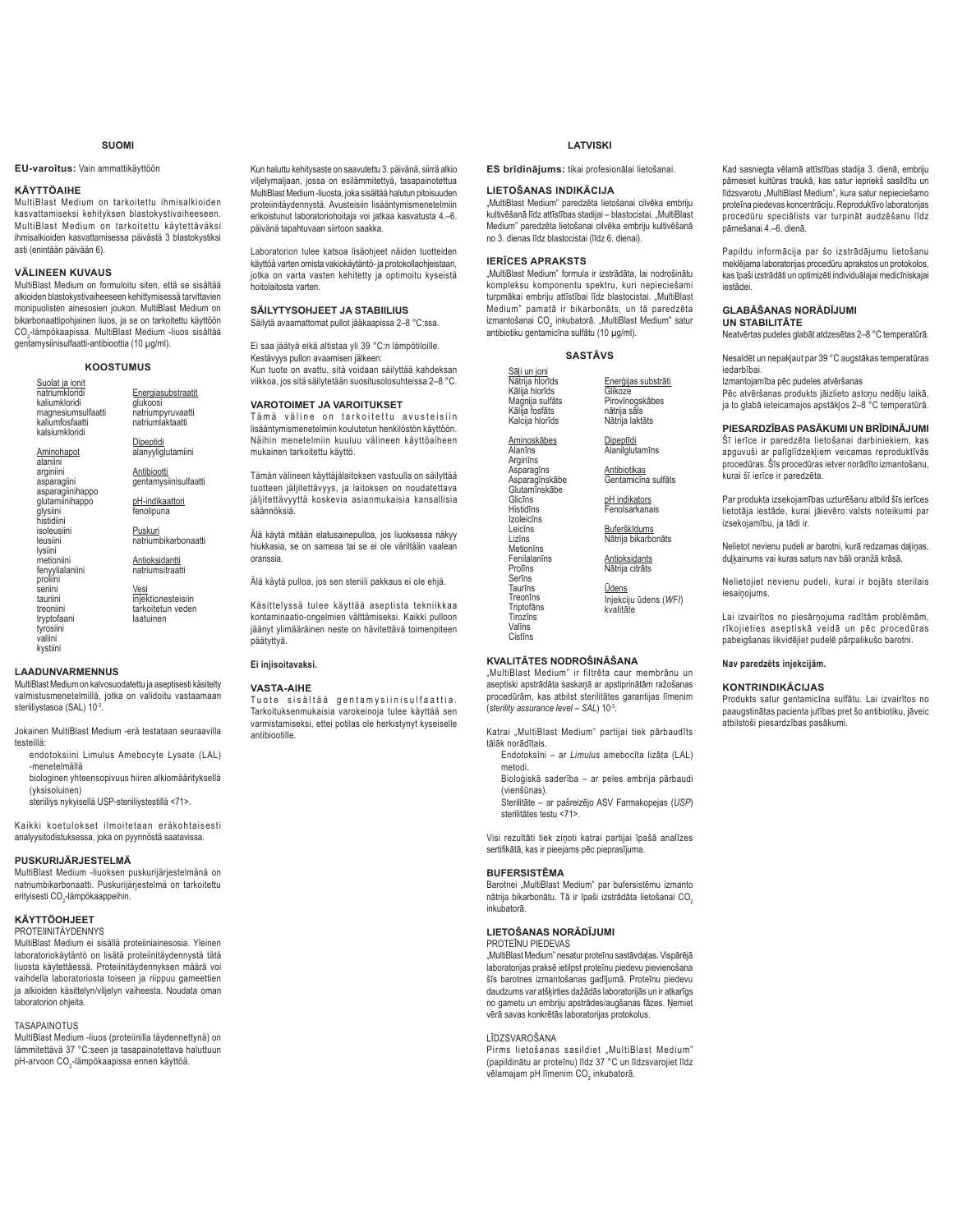### **NEDERLANDS**

**Waarschuwing (EU):** Alleen voor professioneel gebruik.

#### **INDICATIE VOOR GEBRUIK**

MultiBlast Medium is bedoeld voor gebruik bij de kweek van menselijke embrvo's tot het blastocyststadium in de ontwikkeling, MultiBlast Medium is bedoeld voor gebruik bij de kweek van menselijke embryo's van dag 3 tot blastocyst (tot maximaal dag 6).

#### **BESCHRIJVING VAN HET HULPMIDDEL**

 MultiBlast Medium is samengesteld uit een complexe reeks componenten die vereist zijn voor de ontwikkeling yan embruo's tot en met het blastocyststadium MultiRlast Medium is gebaseerd op bicarbonaat en bedoeld voor gebruik in een CO2-incubator. MultiBlast Medium bevat het antibioticum gentamicinesulfaat (10 μg/ml).

#### **SAMENSTELLING**

<u>Zouten en ionen</u><br>Natriumchloride Kaliumchloride Magnesiumsulfaat Kaliumfosfaat Calciumchloride Valine Cystine **Energiesubstraten Glucose** Natriumpyruvaat

|                                                 | Natriumlactaat                                  |
|-------------------------------------------------|-------------------------------------------------|
| Aminozuren<br>Alanine<br>Arginine<br>Asparagine | Dipeptide<br>Alanyl-glutamine                   |
| Asparaginezuur<br>Glutaminezuur<br>Glycine      | Antibioticum<br>Gentamicinesulfaat              |
| Histidine<br>Isoleucine<br>Leucine              | pH-indicator<br>Fenolrood                       |
| Lysine<br>Methionine<br>Fenylalanine            | Buffer<br>Natriumbicarbonaat                    |
| Proline<br>Serine<br>Taurine                    | Antioxidant<br>Natriumcitraat                   |
| Treonine<br>Tryptofaan<br>Tyrosine              | Water<br>Farmaceutisch<br>kwaliteitswater (WFI) |

#### **KWALITEITSBORGING**

MultiBlast Medium is membraangefilterd en op aseptische wijze verwerkt volgens productieprocedures die zijn gevalideerd voor een Sterility Assurance Level (SAL)  $var$  10 $3$ 

- Elke partii MultiBlast Medium is getest op: Endotoxine middels de Limulus Amebocyte Lysate
- (LAL)-methode Biocompatibiliteit middels muisembryoassay

(eencellig) Steriliteit middels de huidige Amerikaanse Farmacopee

(USP) steriliteitstest <71>

Alle resultaten worden gerapporteerd op een partiispecifiek analysecertificaat dat op verzoek beschikbaar is.

#### **BUFFERSYSTEEM**

 MultiBlast Medium maakt gebruik van natriumbicarbonaat als buffersysteem. Dit product is speciaal ontwikkeld voor gebruik in een CO2-incubator.

### **GEBRUIKSAANWIJZING**

 TOEVOEGING VAN EIWITTEN MultiBlast Medium bevat geen eiwitcomponenten. Algemene laboratoriumpraktijken omvatten toevoeging van eiwitten bij gebruik van dit medium. De hoeveelheid

## toegevoegde eiwitten kan per laboratorium verschillen en is afhankelijk van de bewerkings-/groeifase van de gameten en embryo's. Raadpleeg de protocollen van uw individuele laboratorium.

### EQUILIBRATIE

 MultiBlast Medium (aangevuld met eiwitten) moet vóór gebruik in een CO<sub>2</sub>-incubator worden opgewarmd tot 37 °C en geëquilibreerd tot de gewenste pH.

Nadat het gewenste ontwikkelingsstadium op dag 3 is bereikt, brengt u de embryo's over naar een netrischaal met voorverwarmd, geëquilibreerd MultiBlast Medium dat de gewenste concentratie eiwitsupplement bevat. De voortplantingslaboratoriumspecialist kan besluiten de groei te verlengen tot aan de overdracht op dag 4 tot 6.

Voor aanvullende informatie over het gebruik van deze producten dient het laboratorium zijn eigen standaardprocedures en -protocollen te raadplegen die speciaal zijn ontwikkeld en geoptimaliseerd voor de individuele medische instelling.

## **BEWAARINSTRUCTIES EN STABILITEIT**

Bewaar de ongeopende flessen gekoeld bij 2 °C tot 8 °C.

Niet invriezen of blootstellen aan temperaturen hoger dan 39 °C.

## .<br>Levensduur na openen van de fles:

Het product kan tot 8 weken na openen worden debruikt mits bewaard bij de aanbevolen temperatuur van 2 °C tot 8 °C.

#### **VOORZORGSMAATREGELEN EN WAARSCHUWINGEN**

 Dit hulpmiddel is bedoeld voor gebruik door personeel dat opgeleid is in geassisteerde voortplantingsprocedures. Tot deze procedures behoort het gebruik waarvoor dit hulpmiddel bedoeld is.

De instelling waarin dit hulpmiddel wordt gebruikt, is verantwoordelijk voor het behoud van de traceerbaarheid van het product en moet, waar van toepassing, voldoen aan de nationale voorschriften met betrekking tot traceerbaarheid.

Gebruik geen flessen met medium dat (vaste) deelties bevat, troebel is of niet lichtoranje van kleur is.

Gebruik geen flessen waarvan de steriele verpakking beschadigd is.

Gebruik aseptische technieken om besmettingsproblemen te voorkomen en voer extra medium dat na openen tekenen van besmetting vertoont af.

**Niet voor injectie bestemd.**

#### **CONTRA-INDICATIE**

 Het product bevat gentamicinesulfaat. Passende voorzorgsmaatregelen dienen te worden genomen om er zeker van te zijn dat de patiënt niet gevoelig is voor dit antibioticum.

- (iednokomórkowym)
- 

Wszystkie wyniki są notowane na swoistym dla danej

#### **SYSTEM BUFORA**

W pożywce MultiBlast Medium jako system buforowania wykorzystywany jest wodoroweglan sodu. Produkt jest przeznaczony specialnie do użytku w inkubatorach z atmosfera CO

Pożywka MultiBlast Medium nie zawiera składników białkowych. Ogólna praktyka laboratoryjna uwzględnia dodawanie białka podczas stosowania tej pożywki. Ilość dodatku białkowego może różnić się między laboratoriami Lizależy od fazy przetwarzania/wzrostu gamet i zarodków Należy zapoznać się ze stosowanymi protokołami laboratorvinymi

## **POLSKI**

Uwaga obowiązująca w UE: Wyłącznie do użytku profesjonalnego

RÓWNOWAŻENIE

 $z$  atmosfera  $CO$ 

 $h$  do 6.

w temperaturze od 2 do 8°C.

zgodnie z jego przeznaczeniem.

bladopomarańczowego koloru.

opakowanie zostało naruszone.

zakończeniu procedury.

w nostaci wstrzykiwań **PRZECIWWSKAZANIE**

rodzaju antybiotyk.

wyższei niż 39°C Trwałość po otwarciu butelki:

one zastosowanie.

Przed użyciem ogrzać pożywkę MultiBlast Medium Shahn Palestin Pelay Hilly Hillshahn Harrist Hillshahn (z dodatkiem białka) do temperatury 37°C i zrównoważyć do żądanego pH, umieszczając ją w inkubatorze

Po osiągnięciu żądanego stadium rozwojowego w dniu 3. przenieść zarodek do naczynia do hodowli komórkowej zawierającego wstepnie ogrzana, zrównoważona pożywke MultiBlast Medium, która zawiera żadane steżenie dodatku białkowego. Specialista ds. rozrodczości może kontynuować proces rozwoju, aż do momentu przeniesienia w dniu

Aby uzyskać szczegółowe informacie na temat stosowania tych produktów, każde laboratorium powinno zapoznać się z obowiazującymi procedurami i protokołami laboratoryjnymi które opracowano i zoptymalizowano specjalnie pod kątem poszczególnego programu medycznego. **INSTRUKCJE DOTYCZACE PRZECHOWYWANIA I STABILNOŚCI** Nieotwarte butelki przechowywać w chłodziarce

Nie zamrażać i nie poddawać oddziaływaniu temperatury

Okres trwałości produktu po otwarciu wynosi osiem tygodni pod warunkiem przechowywania produktu w zalecanych warunkach, w temperaturze od 2 do 8°C. ŚRODKI OSTROŻNOŚCI I OSTRZEŻENIA Wyrób ten jest przeznaczony do użytku przez personel przeszkolony w procedurach wspomaganego rozrodu. Procedury te obejmują sposób wykorzystania wyrobu

Ośrodek użytkownika, w którym stosowany jest ten wyrób, odpowiada za zachowanie identyfikowalności produktu i musi postepować zgodnie z krajowymi przepisami dotyczącymi identyfikowalności, jeśli mają

Nie używać żadnej butelki z pożywką, w której widoczne sa czastki stałe, zmetnienie lub która nie ma

Nie korzystać z butelek, w przypadku których sterylne

Aby uniknąć problemów z zanieczyszczeniem, należy postępować z produktem, stosując techniki aseptyczne, i utvlizować nadmiar pożywki pozostający w butelce po

 $P$ rodukt nie jest przeznaczony do zastosowania

Produkt zawiera siarczan gentamycyny. Należy zastosować odpowiednie środki ostrożności w celu upewnienia sie. że pacientka nie jest uczulona na tego

#### **PRZEZNACZENIE**

Pożywka MultiBlast Medium jest przeznaczona do użytku w hodowlach ludzkich zarodków do stadium rozwojowego blastocysty. Pożywka MultiBlast Medium iest przeznaczona do użytku w hodowlach ludzkich zarodków od dnia 3. do stadium blastocysty (dzień 6.).

#### **OPIS WYROBU**

His

Se

Try

Pożywkę MultiBlast Medium sporządzono w taki sposób, aby zapewnić kompleksowy zbiór składników wymaganych do ciadego rozwoju zarodków do stadium blastocysty Pożywka MultiBlast Medium na bazie wodoroweglanu jest przeznaczona do użytku w inkubatorach z atmosfera CO. Pożywka MultiBlast Medium zawiera antybiotyk w postaci siarczanu gentamycyny (10 μg/ml).

#### **SKŁAD**

| Sole i jony<br>Chlorek sodu                      | Tyrozyna<br>Walina                                    |
|--------------------------------------------------|-------------------------------------------------------|
| Chlorek potasu<br>Siarczan magnezu               | Cystyna                                               |
| Fosforan potasu<br>Chlorek wapnia                | Substraty energetyczne<br>Glukoza<br>Pirogronian sodu |
| Aminokwasy<br>Alanina                            | Mleczan sodu                                          |
| Arginina<br>Asparagina                           | Dipeptyd<br>Alanylo-glutamina                         |
| Kwas asparaginowy<br>Kwas glutaminowy<br>Glicyna | Antybiotyk<br>Siarczan gentamycyny                    |
| Histydyna<br>Izoleucyna<br>Leucyna               | Wskaźnik pH<br>Czerwień fenolowa                      |
| Lizyna<br>Metionina<br>Fenyloalanina<br>Prolina  | Bufor<br>Wodoroweglan sodu                            |
| Seryna<br>Tauryna<br>Treonina                    | Antyoksydant<br>Cytrynian sodu                        |
| Tryptofan                                        | Woda<br>Woda o jakości WFI                            |

#### **=\$3(:1,\$1,(-\$.2ĝ&,**

Pożywka MultiBlast Medium jest filtrowana membranowo i przetwarzana aseptycznie zgodnie z procedurami wytwarzania, które zostały zweryfikowane w celu osiągnięcia bezpiecznego poziomu zapewniania sterylności (SAL) wynoszącego 10-3.

Każda seria pożywki MultiBlast Medium jest testowana nod katem:

Endotoksyn metoda Limulus Amebocyte Lysate (LAL) Zgodności biologicznej w badaniu na zarodku mysim

Štervlności, zgodnie z najnowszym badaniem sterylności wg Farmakopei Amerykańskiej (USP) <71>

serii Świadectwie analizy, które jest dostępne na żądanie.

#### **INSTRUKCJA UŻYCIA** DODAWANIE BIAŁKA

## **ROMÂNĂ**

**Avertizare UE:** Numai pentru uz profesional

#### **INDICATIE DE UTILIZARE**

MultiBlast Medium este destinat utilizării la cultivarea embrionilor de origine umană nână la stadiul de blastocist al dezvoltării MultiRlast Medium este destinat utilizării nentru cultura embrionilor de origine umană din ziua 3 până la stadiul de blastocist (până în ziua 6).

#### **DESCRIEREA DISPOZITIVULUI**

MultiBlast Medium este formulat pentru a asigura o gamă complexă de componente necesare pentru dezvoltarea continuă a embrionilor până în stadiul de blastocist. MultiRlast Medium este bazat ne bicarbonat si este concenut pentru utilizare într-un incubator cu CO<sub>2</sub>. MultiBlast Medium conține antibioticul sulfat de gentamicină (10 µg/ml).

#### **COMPOZITIE** Săruri și ioni Clorură de sodiu Clorură de potasiu Sulfat de magneziu Fosfat de potasiu Clorură de calciu Aminoacizi Alanină Arginină Asparagină Acid aspartic Acid glutamic Glicină Histidină Izoleucină l eucină Lizină Metionină Fenilalanină Prolină Serină Taurină Treonină **Trintofan** ...p.c....<br>Tirozină Valină Substraturi energetice<br>Glucoză Piruvat de sodiu Lactat de sodiu<u>Dipeptidă</u><br>Alanil-glutamină <u>Antibiotic</u><br>Sulfat de gentamicină <u>Indicator pH</u><br>Roșu de fenol <u>Soluție tampon</u><br>Bicarbonat de sodiu <u>Antioxidant</u><br>Citrat de sodiu <u>Apă</u><br>Calitate WFI (water for injection) [apă sterilă nentru injectiil

#### **ASIGURAREA CALITĂTII**

Cistină

MultiBlast Medium este filtrat prin membrană și prelucrat aseptic conform unui proces de fabricatie validat pentru a respecta un nivel de asigurare a sterilitătii (SAL) de 10<sup>-3</sup>.

Fiecare lot de MultiBlast Medium este testat pentru a i se depista:

- Endotoxina prin metoda Limulus Amebocyte Lysate  $(|\Delta|)$
- Biocompatibilitatea prin analiza embrionului de soarece
- (o celulă)
- Sterilitatea prin testul de sterilitate actual prevăzut de Farmacopeea Americană <71>

Toate rezultatele se înregistrează într-un Certificat de analiză senarat nentru fiecare lot care se eliberează la cerere.

#### **SISTEM TAMPON**

MultiBlast utilizează bicarbonat de sodiu ca sistem de tamponare. Acesta este conceput special pentru utilizare într-un incubator cu CO<sub>2</sub>.

## **INSTRUCTIUNI DE UTILIZARE**

SUPLIMENTARE CU PROTEINE MultiBlast Medium nu conține componente proteice. Practica generală de laborator include suplimentarea cu proteine atunci când se utilizează acest mediu. Cantitatea de proteine suplimentate poate varia de la un laborator la altul și depinde de faza de procesare/creștere a gameților și a embrionilor. Consultați protocoalele individuale ale ,<br>Iahoratorului dumneavoastră

ECHILIBRARE

 MultiBlast Medium (suplimentat cu proteine) trebuie încălzit la 37 °C si echilibrat la pH-ul dorit într-un incubator cu CO. înainte de folosire.

După atingerea stadiului de dezvoltare dorit în ziua 3, transferati embrionii într-un vas de cultură continând 0XOWL%ODVW0HGLXP HFKLOLEUDW FDUH FRQʕLQH FRQFHQWUDʕLD dorită de sunliment proteic. Specialistul din laboratorul de reproducere poate continua cresterea până la transfer în ziua 4 până la 6.

Pentru detalii suplimentare privind folosirea acestor produse, laboratorul trebuie să îsi consulte propriile proceduri si protocoale standard, care au fost elaborate si optimizate special pentru institutia medicală individuală.

#### **INSTRUCTIUNI PENTRU PĂSTRARE** SI STABILITATE

 $\dot{\tilde{P}}$ ăstrati flacoanele nedeschise refrigerate la o temperatură între 2 °C si 8 °C.

Nu congelați și nu expuneți la temperaturi mai mari de 39 °C.Valabilitate după deschiderea flaconului:

26 Apertis produsul are o durată de năstrare de nnt săntămâni atunci când este denozitat în conditiile recomandate între 2 °C si 8 °C

#### **PRECAUTII SI AVERTISMENTE**

Acest dispozitiv este conceput pentru a fi utilizat de către personal instruit în procedurile de reproducere asistată. Aceste proceduri includ întrebuintarea pentru care este conceput acest dispozitiv.

Institutia care utilizează acest dispozitiv este responsabilă pentru mentinerea trasabilității produsului si trebuje să respecte normele nationale referitoare la trasabilitate, când este cazul.

Nu utilizati niciun flacon cu mediu care prezintă urme de particule în suspensie, care este tulbure sau care nu are culoarea oranj palid.

Nu utilizati niciun flacon al cărui ambalai steril a fost deteriorat.

Pentru a evita problemele de contaminare, folositi tehnici aseptice și aruncați excesul de mediu care rămâne în flacon după ce procedura a fost încheiată

## **A nu se utiliza prin injectare.**

#### $CONTRAINDICATII$

Produsul contine sulfat de gentamicină. Trebuie luate măsurile de precautie adecvate pentru a vă asigura că pacientul nu este alergic la antibioticul acesta.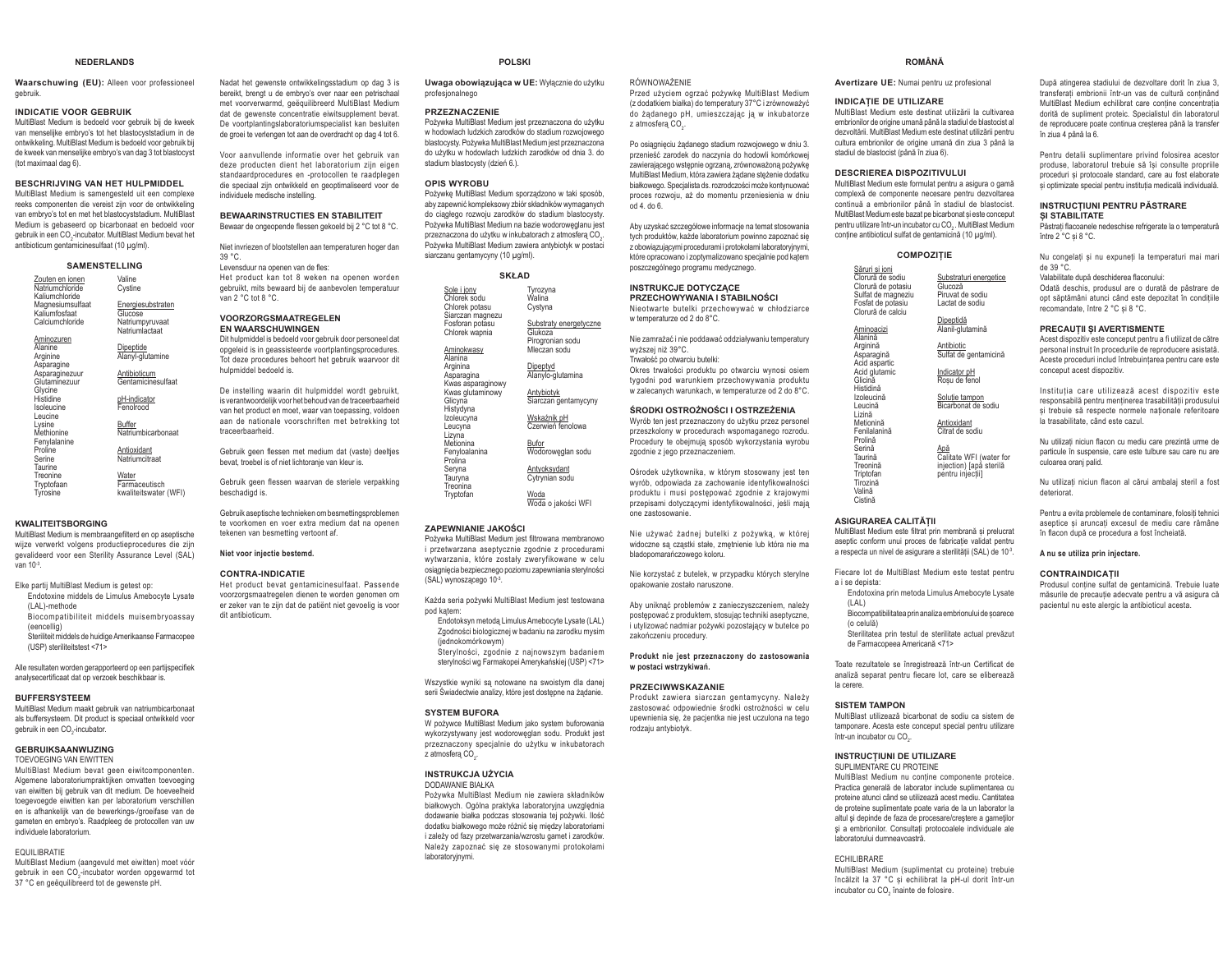## **SVENSKA**

**EU – Obs!** Endast för professionellt bruk

## **INDIKATIONER**

MultiBlast Medium är avsett för användning vid odling av humana embryon fram till utvecklingsstadiet blastocyst. MultiBlast Medium är avsett för användning vid odling av humana embryon från dag 3 till utvecklingsstadiet blastocyst (upp till dag 6).

## **PRODUKTBESKRIVNING**

MultiBlast Medium är sammansatt för att tillhandahålla en bred uppsättning komponenter som krävs för den fortsatta utvecklingen av embryon fram till blastocyststadiet. MultiBlast Medium är baserat på bikarbonat och framtaget för användning i en CO<sub>2</sub>-inkubator. MultiBlast Medium innehåller antibiotikat gentamicinsulfat (10 μg/ml).

## **SAMMANSÄTTNING**

<u>Salter och joner</u><br>Natriumklorid Kaliumklorid Magnesiumsulfat Kaliumfosfat **Kalciumklorid** Aminosyror Alanin Arginin<br>Asparagin<br>Asparaginsyra **Glutaminsyra** Glycin **Histidin** Isoleucin Leucin Lysin Metionin Fenylalanin Prolin Serin Taurin Treonin **Tryptofan Tyrosin** Valin Cystin Energisubstrat Glukos Natriumpyruvat Natriumlaktat Dipeptid Alanyl-glutamin Antibiotikum **Gentamicinsulfat** pH-indikator<br>Fenolrött <u>Buffert</u><br>Natriumbikarbonat Antioxidant Natriumcitrat <u>Vatten</u><br>Vatten för injektion (WFI)

## **KVALITETSSÄKRING**

MultiBlast Medium är membranfiltrerat och aseptiskt bearbetat enligt tillverkningsförfaranden som har validerats för att uppfylla en sterilitetsnivå (Sterility Assurance Level, SAL) på 10-3.

- Varie lot MultiBlast Medium testas med avseende på: endotoxin, med användning av LAL-metod (Limulus Amebocyte Lysate)
- biokompatibilitet, med användning av analys av musembryo (en cell)
- sterilitet, med användning av aktuellt USPsterilitetstest <71>

Alla resultat rapporteras på ett lotspecifikt analyscertifikat (Certificate of Analysis) som kan fås på begäran.

## **BUFFERTSYSTEM**

I MultiBlast Medium används natriumbikarbonat som buffertsystem. Denna produkt är särskilt framtagen för användning i en CO<sub>2</sub>-inkubator.

#### **BRUKSANVISNING** PROTEINTILL SATS

MultiBlast Medium innehåller inga proteinkomponenter. Bland allmänna laboratorieförfaranden ingår tillsats av protein vid användning av detta medium. Mängden protein som tillsätts kan variera från laboratorium till

laboratorium och är beroende av gameternas och embryonas bearbetnings-/tillväxtfas. Konsultera era individuella laboratorieprotokoll.

### EKVILIBRERING

MultiBlast Medium (med tillsatt protein) ska värmas till 37 °C och ekvilibreras till önskat pH i en CO<sub>2</sub>-inkubator före användning.

Efter att önskat utvecklingsstadium uppnåtts på dag 3, överför embryon till en odlingsskål innehållande förvärmt, ekvilibrerat MultiBlast Medium som innehåller önskad proteinkoncentration. Reproduktionsspecialisten kan låta tillväxten fortsätta fram till återföringen på dag 4 till 6.

För ytterligare information om användning av dessa produkter bör laboratoriet konsultera sina egna standardförfaranden och protokoll som utvecklats och optimerats särskilt för den egna medicinska vårdenheten.

#### **FÖRVARINGSANVISNINGAR OCH HÅLLBARHET**

Oöppnade flaskor ska förvaras i kylskåp vid 2-8 °C.

Får ej frysas eller exponeras för temperaturer över 39 °C.

Hållbarhet efter att flaskan har önnnats:

Öppnad produkt är hållbar i åtta veckor vid förvaring i rekommenderad temperatur, 2–8 °C.

## **FÖRSIKTIGHETSÅTGÄRDER OCH VARNINGAR**

Denna produkt är avsedd att användas av personal med utbildning i procedurer för assisterad befruktning. Dessa procedurer innefattar den avsedda tillämpning som denna produkt är avsedd för.

Den institution där denna produkt används ansvarar för att upprätthålla produktens spårbarhet och måste följa nationella förordningar avseende spårbarhet där så är tillämpligt.

Använd inga flaskor med medium som innehåller partiklar. är grumliga eller som inte är ljust orangefärgade.

Flaskor vars sterila förpackning inte är intakt får inte användas.

För att undvika kontamineringsproblem ska produkten hanteras med aseptisk teknik och allt överflödigt medium som finns kvar i flaskan efter att proceduren är slutförd ska kastas.

# Ej avsett för injektion.

#### **KONTRAINDIKATIONER**

Produkten innehåller gentamicinsulfat. Adekvata försiktighetsåtgärder ska vidtas för att säkerställa att patienten inte är allergisk mot detta antibiotikum.

## **EESTI KEEL**

**ELi hoiatus:** üksnes kutsealaseks kasutamiseks

## **NÄIDUSTUS KASUTAMISEKS**

MultiBlast Medium on mõeldud kasutamiseks inimembrüote kultuurimisel arengu blastotsüstses faasis. MultiBlast Medium on mõeldud kasutamiseks inimembrüote kultuurimisel 3. päevast kuni blastotsüstini (kuni 6. päevani).

## **SEADME KIRJELDUS**

MultiBlast Medium on mõeldud andma mitmesuguseid vajalikke komponente embrüote kestvaks arenguks blastotsüstsesse faasi. MultiBlast Medium on vesinikkarbonaadi põhine ja on mõeldud protseduurideks. kus kasutatakse CO<sub>2</sub> inkubaatorit. MultiBlast Medium sisaldab antibiootikumi gentamitsiinsulfaat (10 μg/ml).

### **KOOSTIS**

| Soolad ja joonid<br>Naatriumkloriid<br>Kaaliumkloriid | Valiin<br>Tsüstiin                      |
|-------------------------------------------------------|-----------------------------------------|
| Magneesiumsulfaat<br>Kaaliumfosfaat                   | Energia substraadid<br>Glükoos          |
| Kaltsiumkloriid                                       | Naatriumpüruvaat<br>Naatriumlaktaat     |
| Aminohapped<br>Alaniin<br>Arginiin<br>Asparagiin      | Dipeptiid<br>Alanüülglutamiin           |
| Asparagiinhape<br>Glutamiinhape<br>Glütsiin           | Antibiootikum<br>Gentamitsiinsulfaat    |
| Histidiin<br>Isoleutsiin<br>Leutsiin                  | pH-indikaator<br>Fenoolpunane           |
| Lüsiin<br>Metioniin<br>Fenüülalaniin<br>Proliin       | Puhver<br>Naatriumvesinikkar-<br>bonaat |
| Seriin<br>Tauriin<br>Treoniin                         | Antioksüdant<br>Naatriumtsitraat        |
| Trüptofaan<br>Türosiin                                | Vesi<br><b>WFI</b> kvaliteet            |
|                                                       |                                         |

## **KVALITEEDI TAGAMINE**

MultiBlast Medium on membraanfiltreeritud ja aseptiliselt töödeldud valideeritud tootmismeetodite kohaselt, mis garanteerivad steriilsuse tagamise tasandi (SAL) 10-3.

lgat MultiBlast Mediumi partiid on testitud järgmise suhtes:

 endotoksiini määramine limuluse amöbotsüüdi lüsaadi (LAL) meetodil;

 bioühilduvus hiire embrüo analüüsiga; (üherakuline); steriilsus kehtiva USP steriilsustestiga <71>.

Kõik tulemused on avaldatud konkreetset partiid puudutavas analüüsisertifikaadis, mida võite soovi korral taotleda.

## **PUHVERSÜSTEEM**

MultiBlast Medium kasutab puhverdussüsteemina naatriumvesinikkarbonaati. See on spetsiaalselt loodud  $\mathrm{CO}_2$  inkubaatoris kasutamiseks.

## **KASUTUSJUHEND**

VALGU LISAMINE MultiBlast Medium ei sisalda valgukomponente. Üldise

laboripraktika kohaselt lisatakse selle aine kasutamisel valku. Valgulisandi kogus võib laborites olla erinev ning see sõltub sugurakkude ja embrüote töötlemise/kasvatamise faasist. Juhinduge oma labori protokollidest.

## TASAKAALUSTAMINE

MultiBlast Mediumi (koos lisatud valguga) tuleb enne kasutamist soojendada CO<sub>2</sub>-inkubaatoris temperatuurini 37 °C ja tasakaalustada soovitud pH-tasemeni.

Pärast soovitud arengufaasi jõudmist 3. päeval viige embrüo üle eelsoojendatud ja tasakaalustatud MultiBlast Mediumi sisaldavasse kultuuritassi, kus on soovitud koguses valgulisandit. Viljastuslabori spetsialist võib kasvatamist jätkata kuni siirdamiseni 4. kuni 6. päeval.

Lisateabe saamiseks nende toodete kasutamise kohta peavad laborid tutvuma oma standardsete protseduuride ia protokollidega, mis on nende meditsiiniasutuse jaoks spetsiaalselt välja töötatud ja optimeeritud.

## **SÄILITUSJUHISED JA STABIILSUS**

Säilitage avamata pudeleid jahutatult temperatuuril 2-8 °C.

Ärge külmutage ega hoidke temperatuuril üle 39 °C.

Aialine kehtivus pärast pudeli avamist: Kord avatud toote säilivusaeg on kaheksa nädalat, kui seda hoitakse soovitatud tingimustel 2–8 °C.

## **ETTEVAATUSABINÕUD JA HOIATUSED**

See seade on mõeldud kasutamiseks personalile, kes on saanud väljaõppe abistatud viljastamisprotseduuride alal. Need protseduurid hõlmavad seadme sihtotstarbelist kasutamist.

Vahendit kasutav asutus vastutab toote jälgitavuse eest ja peab vajaduse korral järgima jälgitavust puudutavaid .<br>riiklikke eeskirju.

Ärge kasutage söödet pudelist, milles on märgata osakesi või hägusust või milles sisalduva söötme värvus ei ole kahvatuoranž

Ärge kasutage ühtegi pudelit, mille steriilne pakend on kahiustunud

Selleks et vältida probleeme saastega, käidelge toodet aseptiliste tehnikatega ning kõrvaldage kasutusest üleliigne sööde, mis pärast protseduuri lõpetamist pudelisse alles jääb.

## **Mitte kasutada süstimiseks.**

#### **VASTUNÄIDUSTUS**

Toode sisaldab gentamitsiinsulfaati. Tuleb rakendada sobivaid ettevaatusabinõusid, et patsient ei oleks selle antibiootikumi suhtes ülitundlik.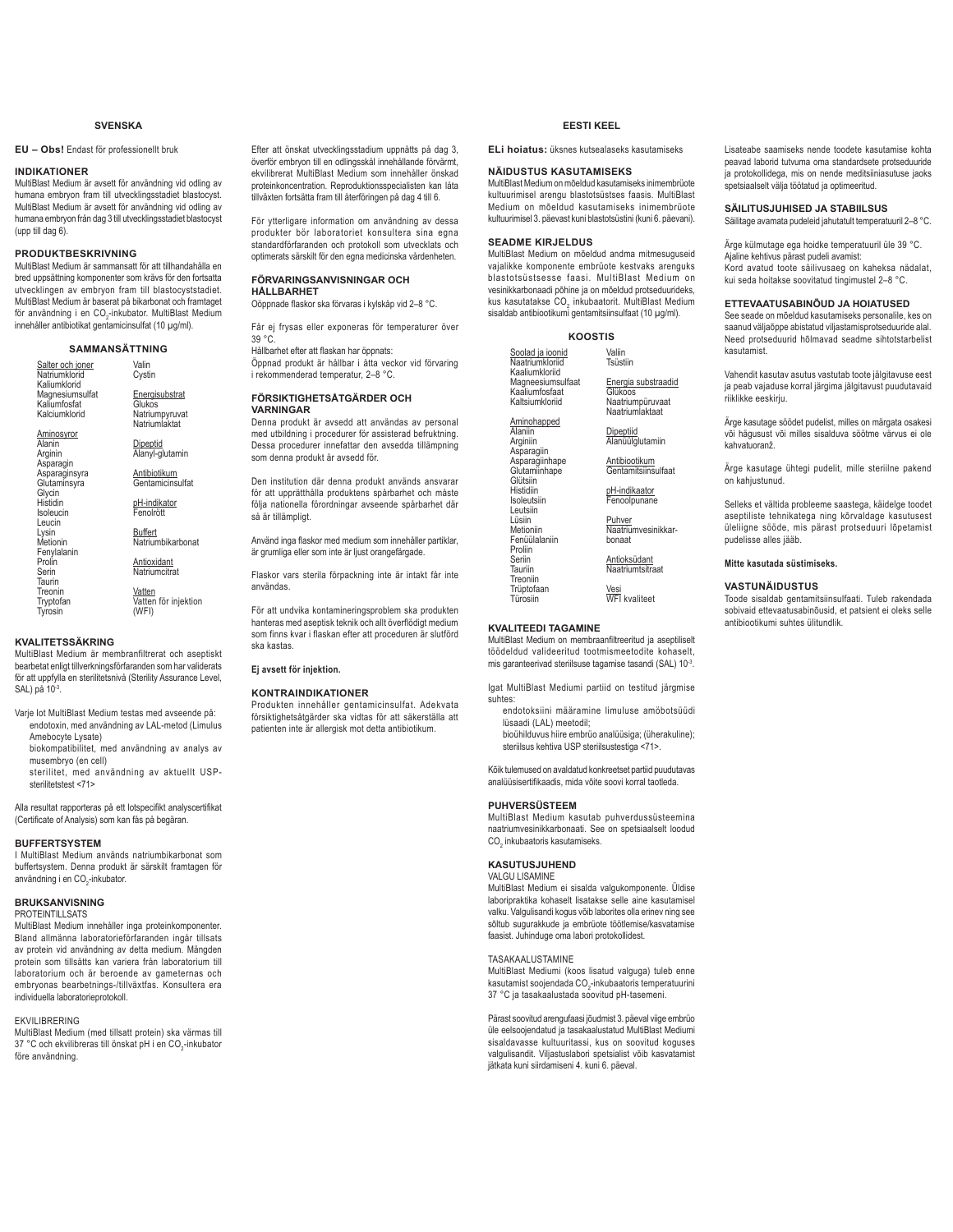#### **MAGYAR**

**EU figyelmeztetés:** Kizárólag professzionális felhasználásra.

szolgál a blasztociszta feilődési stádiumig. A MultiBlast Medium humán embriók tenyésztésére szolgál a 3. naptól a blasztociszta fejlődési stádiumig (legfeljebb a 6. napig).

## **TERMÉKISMERTETÉS**

A MultiBlast Medium olyan összetételű, hogy folyamatosan HOW HOW HOW HOW CONTROLLED HIS ANDREW CONTROLLED TO A BUILDING THE USE OF THE USE OF THE USE OF THE USE OF THE USE OF THE USE OF THE USE OF THE USE OF THE USE OF THE USE OF THE USE OF THE USE OF THE USE OF THE USE OF THE U stádiumig. A MultiBlast Medium egy bikarbonát-alapú médium, amelyet CO<sub>2</sub>-inkubátorban való használatra terveztek. A MultiBlast Medium gentamicin-szulfát antibiotikumot (10 μg/ml) tartalmaz.

**ÖSSZETÉTEL**

| 7332EIEIEL                                            |                                                                    |  |
|-------------------------------------------------------|--------------------------------------------------------------------|--|
| Sók és ionok<br>Nátrium-klorid<br>Kálium-klorid       | Valin<br>Cisztin                                                   |  |
| Magnézium-szulfát<br>Kálium-foszfát<br>Kalcium-klorid | Energiaszubsztrátok<br>Glükóz<br>Nátrium-piruvát<br>Nátrium-laktát |  |
| Aminosavak<br>Alanin<br>Arginin<br>Aszparagin         | Dipeptid<br>Alanil-glutamin                                        |  |
| Aszparaginsav<br>Glutaminsav<br>Glicin                | Antibiotikum<br>Gentamicin-szulfát                                 |  |
| Hisztidin<br>Izoleucin<br>Leucin                      | pH-indikátor<br>Fenolvörös                                         |  |
| Lizin<br>Metionin<br>Fenilalanin                      | Puffer<br>Nátrium-bikarbonát                                       |  |
| Prolin<br>Szerin<br>Taurin                            | Antioxidáns<br>Nátrium-citrát                                      |  |
| Treonin<br>Triptofán<br>Tirozin                       | Víz<br>Injekcióhoz való<br>minőségű víz                            |  |
|                                                       |                                                                    |  |

#### **MINŐSÉGBIZTOSÍTÁS**

A MultiBlast Medium membránszűréssel és aszeptikus technikával készült a 10<sup>-3</sup> sterilitásbiztonsági szintre (sterility assurance level. SAL) validált előállítási eljárásokkal.

- A MultiBlast Medium minden gyártási tételét tesztelik:  $endotoxinra$  limulus amõbocita lizátum (LAL) módszerrel;
- biokompatibilitásra egérembrió assay-vel; (eav seites):

sterilitásra a jelenlegi Amerikai Gyógyszerkönyv <71> sterilitási vizsgálatával.

Minden eredményről jelentés készül egy tételspecifikus analitikai bizonylaton, amely kérésre hozzáférhető.

### **PUFFERRENDSZER**

 A MultiBlast Medium nátrium-bikarbonátot használ pufferrendszerként. Ezt speciálisan CO<sub>2</sub>-inkubátorban való .<br>használatra tervezték

## **HASZNÁLATI UTASÍTÁS**

FEHÉRJEKIEGÉSZÍTÉSA MultiBlast Medium nem tartalmaz fehérjekomponenseket. Ennek a médiumnak az alkalmazásakor általános laboratórium gyakorlat a fehérjékkel történő kiegészítés. A biztosított fehérje mennyisége laboratóriumonként változhat, és az ivarseitek és embriók feldolgozottsági/ fejlődési szakaszától is függ. Nézze meg a saját egyéni laboratóriumi protokolljában

#### EKVILIBRÁCIÓ

A (fehérjékkel kiegészített) MultiBlast Mediumot melegítse 37 °C-ra, és használat előtt CO<sub>2</sub>-inkubátorban ekvilibrálja a kívánt pH-ra.

A 3. napon kívánt fejlődési stádium elérésekor helyezze át az embriót egy előmelegített és ekvilibrált. MultiBlast Mediumot és a kívánt összetételű fehérjekiegészítést tartalmazó tenvésztőcsészébe. A reproduktív laboratóriumi specialista folytathatia a növesztést a 4-6, napon történő átvitelig.

A termékek használatára vonatkozó további részletekért minden laboratóriumnak azokat a saját szabványos eliárásait és protokolliait kell figyelembe vennie, amelyeket specifikusan a saját intézményi programjukhoz hoztak létre és optimalizáltak.

#### **TÁROLÁSI UTASÍTÁSOK ÉS STABILITÁS**Tárolja a felbontatlan üvegeket hűtve, 2 °C és 8 °C között.

Ne fagyassza le, és ne tegye ki 39 °C feletti hőmérsékletnek Felbontás után eltartható:A felbontott termék nyolc hetes eltarthatósági idővel rendelkezik, ha az ajánlott körülmények között. 2-8 °C között tároliák

## **ÓVINTÉZKEDÉSEK ÉS FIGYELMEZTETÉSEK**

Ezt a terméket az asszisztált reprodukciós eljárásokban képzett személyzet általi felhasználásra szánták. Ezen eliárások közé tartozik az az alkalmazás is, amelyre ezt a terméket szánták.

A terméket használó intézmény felelős a termék nyomon követhetőségének fenntartásáért, és be kell tartania a nyomon követhetőségre vonatkozó országos előírásokat. ha vannak ilvenek.

Ne használja a médium olyan üvegét, amely részecskék jelenlétét, zavarosságot mutat, vagy nem halvány narancsszínű.

Ne használjon olyan üveget, amelynek a steril csomagolása megsérült.

A beszennyeződéssel járó problémák elkerülésének érdekében kezelje aszeptikus technikák alkalmazásával, az eljárás befejezése után pedig dobja el az üvegben vagy fiolában maradt összes felesleges médiumot.

## Nem injekciós használatra

#### **ELLENJAVALLAT**

A termék gentamicin-szulfátot tartalmaz. Megfelelő elővigyázatossági intézkedéseket kell tenni, hogy megbizonyosodjon, a beteg nem szenzitizált erre az antibiotikumra.

biologinio suderinamumo nustatymas pagal pelės embriono tyrimą (vienos ląstelės); sterilumo nustatymas pagal šiuo metu patvirtinta Jungtinių Mastijų farmakopėjos sterilumo testa <71>.

> Visi rezultatai pateikiami pagal atskirų partijų parametrus parengtuose analizės sertifikatuose, kuriuos galima gauti

"MultiBlast Medium" terpė yra filtruota naudojant membraninį filtra ir steriliai apdorota pagal gamybos metodus, patvirtintus 10<sup>-3</sup> sterilumo užtikrinimo lygiui (SAL) atitikti. Kiekvienos "MultiBlast Medium" partijos produktai yra

endotoksinų kiekio nustatymas pagal kardauodegio krabo (Limulus polyphemus) amebocitu lizato (LAL)

**LIETUVIU K. ES perspélimas.** Skirta naudoti tik specialistams

"MultiBlast Medium" terpė yra skirta naudoti auginant žmogaus embrionus iki blastocistu brendimo stadijos. "MultiBlast Medium" terpė vra skirta naudoti auginant žmogaus embrionus nuo 3-ios paros iki blastocistu

MultiBlast Medium" terpė paruošta kaip visavertis sudėtiniu medžiagu, būtinu embrionu vystymuisi iki blastocistu stadijos, rinkinys. "MultiBlast Medium" terpė pagaminta bikarbonatų pagrindu ir yra specialiai skirta naudoti CO<sub>2</sub> inkubatoriuje. "MultiBlast Medium" terpės sudėtyje yra antibiotiko gentamicino sulfato (10 μg/ml).

SUDĖTIS

ValinasCistinas

Energetiniai substratai<br>Gliukozė Natrio piruvatas Natrio laktatas**Dipeptidas** Alanilo glutaminas <u>Antibiotikas</u><br>Gentamicino sulfatas pH indikatorius<br>Fenolio raudonasis Buferinis tirpalas<br>Natrio bikarbonatas Antioksidantas Natrio citratasVanduoInjekcinio vandens kokybė

**NAUDOJIMO INDIKACIJA**

susiformavimo (iki 6-os paros). **ITAISO APRAŠYMAS** 

> Druskos ir jonai Natrio chlorida Kalio chloridas Magnio sulfatas Kalio fosfatas Kalcio chloridas Aminorūgštys Alaninas Argininas **Asparaginas** Asparto rūgštis Glutamo rūgštis Glicinas Histidinas IzoleucinasLeucinas Lizinas Metioninas FenilalaninasProlinasSerinas Taurinas Treoninas Triptofanas Tirozinas

#### **BUFFRINĖ SISTEMA**

užsakius.

"MultiBlast Medium" terpėje kaip buferinė sistema naudojamas natrio bikarbonatas. Ji naruošta specialiai naudoti CO<sub>2</sub> inkubatoriuje.

#### **NAUDOJIMO NURODYMAI**

**KOKYBĖS UŽTIKRINIMAS** 

išbandyti pagal šiuos metodus:

analizės metoda:

 PAPILDYMAS BALTYMINIAIS PRIEDAIS"MultiBlast Medium" sudėtyje nėra baltyminių medžiagų. Pagal bendrosios laboratorinės praktikos metodika ši terpė naudoiama papildyta baltyminiais priedais. Laboratorijose papildymo baltyminiais priedais kiekis gali skirtis ir iis priklauso nuo gametų ir embrionų apdorojimo / auginimo iazės. Laikykitės savo laboratorijoje nustatytos tvarkos.

### PUSIAUSVIRINIMAS

Prieš naudojant "MultiBlast Medium" terpę reikia CO<sub>2</sub> inkubatoriuje pašildyti iki 37 °C temperatūros leidžiant nusistovėti iki norimo pH pusiausvyros būsenos.

3-jaja diena pasiekus pageidaujama brendimo faze perkelkite embriona i paselio lekštele su pašildvta. pusiausvira "MultiBlast Medium" terpe, kurios sudėtyje yra reikiama baltyminių medžiagų koncentracija. Reprodukcijos laboratorijos specialistas gali testi auginima iki perkėlimo 4-6 diena.

Išsamesnių šių produktų naudojimo gairių kiekviena laboratorija turi ješkoti savo standartinėse darbo tvarkos taisyklėse ir metodiniuose nurodymuose, specialiai parengtuose ir optimizuotuose atskirai sveikatos priežiūros istaigai.

#### **LAIKYMO SALYGOS IR STABILUMAS** Neatidarytus buteliukus laikykite šaldytuve nuo 2 °C iki

8 °C temperatūroje

Negalima užšaldyti ar laikyti aukštesnėje nei 39 °C temperatūroje. Naudojimo trukmė atidarius buteli Atidarytas produktas, laikomas rekomenduojamomis 2 °C-8 °C temperatūros sąlygomis, tinka naudoti aštuonias savaites

## **ATSARGUMO PRIEMONĖS IR ISPĖJIMAI**

Ši nriemonė vra skirta naudoti darbuotojams išmokytiems atlikti pagalbinio apvaisinimo procedūras. Tos procedūros apima priemonės taikymą pagal numatytają naskirti

Šią priemonę naudojanti įstaiga yra atsakinga už produkto atsekamumo duomenų kaupima ir privalo Delikytis savo šalies norminiu atsekamumo užtikrinimo reikalavimų, jei taikoma.

Negalima naudoti terpės buteliuko, jei matyti kietųjų dalelių, skystis atrodo drumstas ar jo spalva nėra blyškiai oranžinė.

Nenaudokite produkto, jei pažeista sterili buteliuko pakuotė.

Norint išvengti užkrėtimo, naudojimo metu reikia laikytis metodiniu aseptikos reikalavimu, o atlikus procedūra išmesti visus buteliuke likusios terpės likučius.

### **Neskirta injekcijoms.**

#### **KONTRAINDIKACIJOS**

nėra alergiška šiam antibiotikui.

Produkto sudėtyje yra gentamicino sulfato. Būtina imtis tinkamu atsargumo priemonių užtikrinant, kad pacientė Her MultiRlast Medium lotu sunlar icin test edilir endotoksin

Tüm sonuçlar istek üzerine sağlanabilecek, lota özel bir

#### **TAMPON SISTEMI**

MultiBlast Medium tamponlama sistemi olarak sodyum

#### **KULLANMA TALİMATI**

PROTEIN TAKVIYESİ

#### DENGELEME

MultiBlast Medium (protein takviyeli) kullanılmadan önce 37°C'ye ısıtılmalı ve CO<sub>2</sub> inkübatöründe istenen pH değerine dengelenmelidir.

Gün 3'te istenen gelişim evresi elde edildikten sonra embriyoyu istenen konsantrasyonda protein takviyesi içeren önceden ısıtılmış, dengelenmiş MultiBlast Medium içeren bir kültür tabağına aktarın. Üreme laboratuvarı uzmanı. 4. ila 6. günde aktarmaya kadar üremeyi devam ettirebilir.

Bu ürünlerin kullanımı hakkında ek ayrıntılar için lahoratuvarın ayrı tibbi kuruma göre özellikle geliştirilmiş ve optimize edilmiş kendi standart işlemleri ve protokollerine hasvurmalıdır

#### **SAKLAMA TALİMATI VE STABİLİTE**

Açılmamış şişeleri 2°C ile 8°C arasında buzdolabında saklavin

Dondurmayın yeya 39°C üzerinde sıcaklıklara maruz birakmayin.

Sise Acılmasından Sonraki Süre: Ürün açıldıktan sonra 2°C - 8°C arasında önerilen Kosullarda saklandığında sekiz haftalık raf ömrü vardır.

## **ÖNLEMLER VE UYARILAR**

Bu cihazın yardımcı üreme işlemleri konusunda eğitimli personelce kullanılması amaçlanmıştır. Bu işlemlere bu cihazın kullanımının amaçlandığı, amaçlanmış uygulama dahildir.

Bu cihazı kullanan kurum ürünün izlenebilirliğinin sürdürülmesinden sorumludur ve geçerli olduğunda izlenebilirlikle ilgili ulusal düzenlemelere uymak zorundadır.

Partikül madde veya bulanıklık bulguları gösteren veya rengi açık turuncu olmayan herhangi bir vasat şişesini kullanmavin

kullanmavin.

Kontaminasyon problemlerinden kaçınmak için aseptik tekniklerle kullanın ve islem tamamlandıktan sonra sisede kalan herhangi bir fazla vasatı atın.

#### Enjeksiyonla kullanım için değildir.

#### **KONTRENDİKASYON**

Ürün Gentamisin Sülfat içerir. Hastanın bu antibiyotiğe karsı hassas olmadığından emin olmak için gerekli önlemler alınmalıdır

Glukoz Sodyum Piruvat Sodyum Laktat Dipeptit Alanil-Glutamin<u>Antibiyotik</u><br>Gentamisin Sülfat

# Steril ambalajın olumsuz etkilendiği herhangi bir şişeyi

Lösin Lizin Metiyonin FenilalaninProlin<u>Tampon</u><br>Sodyum Bikarbonat <u>Antioksidan</u><br>Sodyum Sitrat

**TÜRKÇE AB Dikkat:** Sadece Mesleki Kullanım için **KULLANIM ENDİKASYONU** 

MultiBlast Medium ürününün gelişmenin blastokist evresine kadar insan embrivolarının kültüründe kullanılması amaçlanmıştır. MultiBlast Medium ürününün Gün 3'ten .<br>blastokist durumuna kadar (Gün 6'ya kadar) insan embrivolarının kültüründe kullanılması amaclanmıştır

MultiBlast Medium, embriyoların blastokist evresine devam HELL LOCATED HELLOW LOCATED HELLOW THE LOCATED HELLOW CONTROL DUE OF THE GLOBAL BURGHOUSE COMPUTERS IN A CHARGE GLOBAL COMPUTERS OF THE GLOBAL COMPUTERS OF THE GLOBAL COMPUTERS OF THE GLOBAL COMPUTERS OF THE GLOBAL COMPUTE sağlamak üzere formüle edilmiştir. MultiBlast Medium bikarbonat tabanlıdır ve bir CO. inkübatöründe kullanılmak üzere tasarlanmıştır. MultiBlast Medium Gentamisin Sülfat

**BU ESIM** 

Valin SistinEnerji Substratları

pH Göstergesi<br>Fenol Kırmızısı

 $C<sup>i</sup>HAY TANIMI$ 

antibiyotiğini (10 µq/mL) içerir.

Tuzlar ve İyonlar Sodyum Klorür Potasyum Klorür Magnezyum Sülfat Potasyum Fosfat Kalsiyum Klorür Amino Asitler AlaninArjinin Asparaiin Aspartik Asit Glutamik AsitGlisin Histidin amonom:<br>Izolösin

Serin Taurin**Treonin**  Triptofan Tirozin<u>Su</u><br>Enjeksiyonluk Su Kalitesi

#### **KALİTE GÜVENCE**

MultiBlast Medium, 10<sup>-3</sup> değerinde bir sterilite güvence düzevini (SAL) karsılamak için doğrulanmış üretim islemlerine göre membrandan filtrelenmis ve aseptik olarak islenmistir.

Limulus Amebosit Lizat (LAL) metodolojisi ile Fare Embriyo Testiyle biyouyumluluk (tek hücreli)

Mevcut USP Sterilite Testi <71> ile sterilite

Analiz Sertifikasında bildirilir.

bikarbonat kullanır. Bu ürün özellikle bir CO. inkübatöründe kullanılmak üzere tasarlanmıştır.

0.<br>MultiBlast Medium protein bileşenleri içermez. Genel laboratuvar uygulaması bu vasatı kullanırken protein takviyesini içerir. Protein takviyesi miktarı laboratuvarlar arasında değisebilir ve gamet ve embriyoları islemel büyütme fazına bağlıdır. Kendi laboratuvar protokollerinize

basvurun.

## **FELHASZNÁLÁSI JAVALLATOK**

A MultiBlast Medium humán embriók tenyésztésére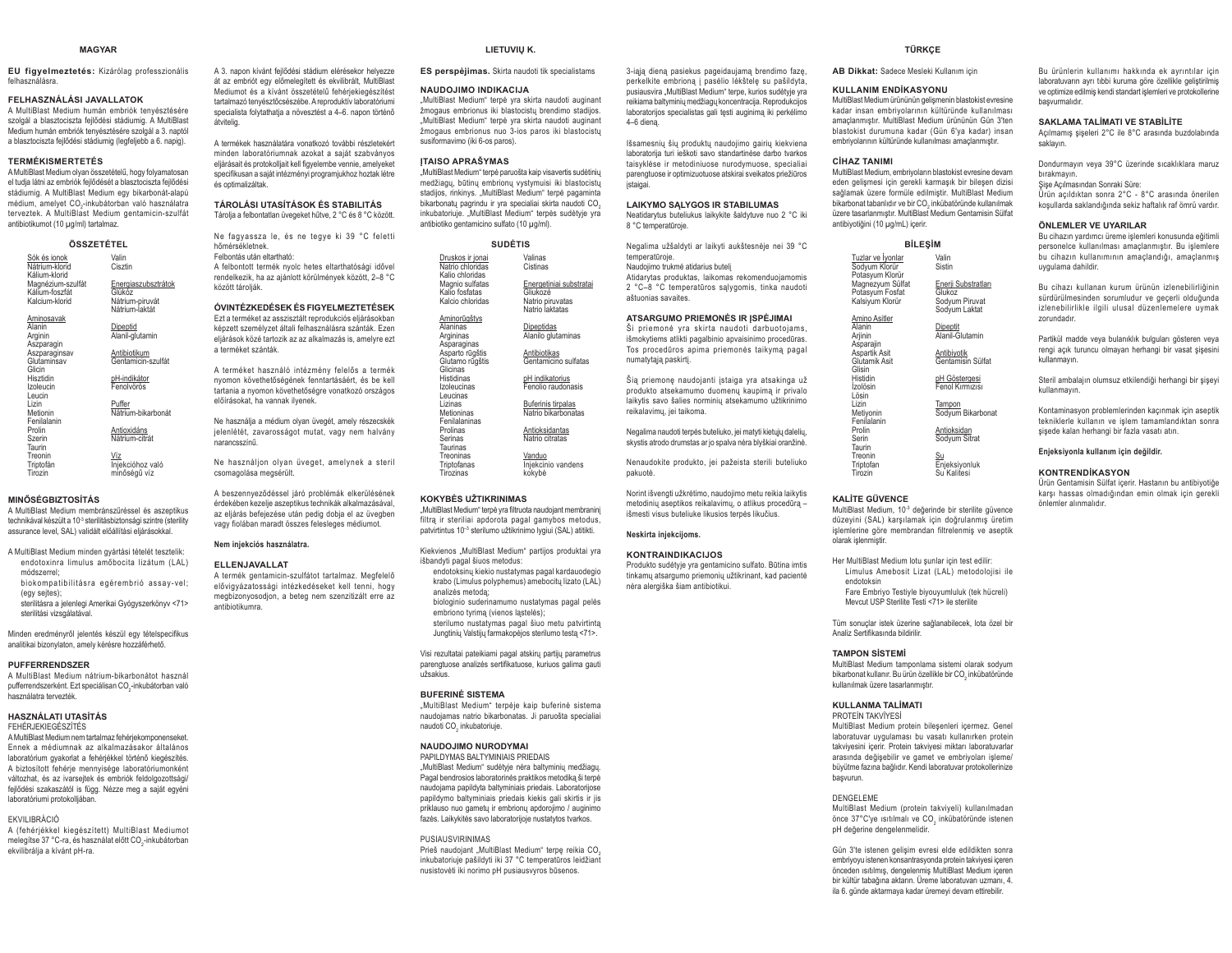## **SLOVENČINA**

## Upozornenie v EÚ: Len na profesionálne použitie

#### **INDIKÁCIA NA POUŽITIE**

MultiBlast Medium je určené na použitie pri kultivácii ľudských embryí do vývojového štádia blastocysty. MultiBlast Medium je určené na použitie pri kultivácii ľudských embryí od 3. dňa do vývojového štádia blastocysty (do 6. dňa).

## **POPIS ZARIADENIA**

od 100 m.m.<br>MultiBlast Medium má také zloženie, že poskytuje komplexný rad zložiek potrebných na prebiehajúci vývoj embryí do štádia blastocysty. MultiBlast Medium je<br>založené na hydrogénuhličitane a je určené na použitie v inkubátore CO<sub>2</sub>. MultiBlast Medium obsahuje antibiotikum gentamicínsulfát (10 μg/ml).

## **=/2ä(1,(**

| <u>Soli a ióny</u><br>chlorid sodný<br>chlorid draselný     | valín<br>cystín                                                   |
|-------------------------------------------------------------|-------------------------------------------------------------------|
| síran horečnatý<br>fosforečnan draselný<br>chlorid vápenatý | Energetické substráty<br>glukóza<br>pyruvát sodný<br>laktát sodný |
| <b>Aminokyseliny</b><br>alanín<br>arginín<br>asparagín      | Dipeptid<br>alanylglutamín                                        |
| kyselina asparágová<br>kyselina glutámová<br>qlycín         | Antibiotikum<br>gentamicínsulfát                                  |
| histidín<br>izoleucín<br>leucín                             | Indikátor pH<br>fenolová červeň                                   |
| lyzín<br>metionín<br>fenylalanín                            | Pufer<br>hydrogénuhličitan sodný                                  |
| prolín<br>serín<br>taurín                                   | Antioxidant<br>citrát sodný                                       |
| treonín<br>tryptofán<br>tyrozín                             | Voda<br>kvalita vody na injekciu                                  |
|                                                             |                                                                   |

## **KONTROLA KVALITY**

MultiBlast Medium je filtrované cez membránu a asepticky spracované podľa výrobných postupov, pri ktorých bolo overené, že spĺňajú úroveň zaručenej sterility (SAL) 10<sup>-3</sup>.

Každá šarža MultiBlast Medium je testovaná na stanovenie:

- endotoxínov pomocou testu amébocytového lyzátu z ostrorepa amerického (LAL) biokompatibility testom embryí myší (jednobunkových)
- sterility pomocou aktuálneho testu sterility USP <71>

Všetky výsledky sa zaznamenávajú na certifikát analýzy pre špecifickú šaržu, ktorý je dostupný na požiadanie.

### **PUFROVÝ SYSTÉM**

MultiBlast Medium používa hydrogénuhličitan sodný ako pufrovací systém. Ten je špecificky určený na použitie v inkubátore CO<sub>2</sub>.

## **NÁVOD NA POUŽITIE**

DOPLNENIE BIELKOVÍN

MultiBlast Medium neobsahuje bielkovinové zložky. Všeobecná laboratórna prax zahŕňa doplnenie bielkovín pri použití tohto média. Množstvo doplnenia bielkovín sa môže líšiť v rôznych laboratóriách a závisí od fázy spracovania/rastu gamét a embryí. Pozrite si protokoly vo vašom laboratóriu

#### USTÁLENIE

MultiBlast Medium (doplnené o bielkoviny) sa má pred použitím zahriať na 37 °C a ustáliť na požadované pH v inkubátore CO<sub>2</sub>.

Po dosiahnutí požadovaného vývojového štádia na 3. deň preneste embryo do kultivačnej misky so zahriatym, ustáleným MultiBlast Medium, ktoré obsahuje požadovanú koncentráciu bielkovinového doplnku. Reprodukčný laboratórny špecialista môže pokračovať v raste až do prenosu na 4 až 6 deň

Ďalšie podrobnosti o použití týchto produktov by malo laboratórium čerpať zo svojich vlastných štandardných postupov a protokolov, ktoré boli špecificky vypracované a optimalizované pre jednotlivé zdravotnícke zariadenie.

## **POKYNY NA UCHOVÁVANIE A STABILITU**

Neotvorené fľaše uchovávajte v chladničke pri teplote 2 °C až 8 °C.

Nezmrazujte ani nevystavujte teplotám nad 39 °C. Dĺžka trvanlivosti po otvorení fľaše: Po otvorení má produkt použiteľnosť osem týždňov, keď sa uchováva pri odporúčaných podmienkach pri teplote 2 °C až 8 °C.

**BEZPEČNOSTNÉ OPATRENIA A VAROVANIA** Táto pomôcka je určená na výhradné použitie personálom vyškoleným na postupy asistovanej reprodukcie. Tieto postupy zahŕňajú určené použitie, na ktoré je táto pomôcka určená.

Pracovisko používateľa tejto pomôcky zodpovedá za udržiavanie sledovateľnosti tohto produktu a musí v potrebných prípadoch spĺňať národné predpisy týkajúce sa sledovateľnosti.

Nepoužívajte žiadnu fľašu s médiom, ktoré ukazuje známky častíc, zákalu, alebo nemá svetlo oranžovú farbu.

Nepoužívajte žiadnu fľašu, ktorej sterilný obal bol narušený

Aby nevznikli problémy s kontamináciou, manipulujte s médiom pomocou aseptických techník a zlikvidujte všetko nadbytočné médium, zvyšujúce vo fľaši po dokončení postupu

#### Nie je určené na injekčné použitie.

## **KONTRAINDIKÁCIE**

Tento produkt obsahuje gentamicínsulfát. Musia sa<br>vykonať primerané bezpečnostné opatrenia aby sa zaistilo, že pacient nie je senzibilizovaný na toto antibiotikum.

**БЪЛГАРСКИ** 

Предупреждение за ЕС: Само за професионална vnoтpeбa

## ПОКАЗАНИЯ ЗА УПОТРЕБА

MultiBlast Medium (мултибласт среда) е предназначена за употреба в култура на човешки ембриони до бластоцистния етап на развитие. MultiBlast Medium е предназначена за употреба при култивиране на човешки ембриони от ден 3 до бластоцист (до ден 6).

## ОПИСАНИЕ НА ИЗЛЕПИЕТО

MultiBlast Medium е формулирана така, че да осигурява cnoжен комплекс от компоненти необходими за развитието на ембрионите до бластоцистния .<br>етап. MultiBlast Medium е базирана на бикарбонат и е предназначена за употреба в СО, инкубатор. MultiBlast Medium съдържа антибиотик гентамицин cvлфат (10 µg/ml).

C**LCTAR** 

Енергийни субстрати Глюкоза<br>Натриев пируват

<u>Дипептид</u><br>Аланил глутамин <u>Антибиотик</u><br>Гентамицин сулфат рН индикатор Фенол, червен <u>Буфер</u><br>Натриев бикарбонат

<u>Антиоксидант</u><br>Натриев цитрат <u>Вода</u><br>Качество – вода за

| Соли и йони<br>Натриев хлорид<br>Калиев хлорид      | Тирозин<br>Валин<br>Цистин            |
|-----------------------------------------------------|---------------------------------------|
| Магнезиев сулфат<br>Калиев фосфат<br>Калциев хлорид | Енергийни субс<br>Глюкоза             |
| <u>Аминокиселини</u><br>Аланин                      | Натриев пирува<br>Натриев лактат      |
| Аргинин<br>Аспарагин<br>Аспарагинова                | Дипептид<br>Аланил глутами            |
| киселина<br>Глутаминова киселина<br>Глицин          | Антибиотик<br>Гентамицин сул          |
| Хистидин<br>Изолевцин                               | <u>рН индикатор</u><br>Фенол, червен  |
| Левцин<br>Лизин<br>Метионин                         | <u>Буфер</u><br>Натриев бикарб        |
| Фенилаланин<br>Пролин<br>Серин                      | Антиоксидант<br>Натриев цитрат        |
| Таурин<br>Треонин<br>Триптофан                      | Вода<br>Качество - вод<br>инжектиране |
|                                                     |                                       |

## **KOHTPON HA KAYECTROTO**

MultiBlast Medium е филтрирана чрез мембрана и обработена асептично съгласно производствени процедури, които са валидирани за съответствие с ниво на гарантирана стерилност (SAL) 10<sup>-3</sup>.

Всяка партида MultiBlast Medium е тествана за:

- ендотоксин чрез лимулус амебоцит лизат (LAL) Metononorus биосъвместимост чрез анализ с миши ембрион
- (МЕА) (една клетка),
- стерилност чрез актуалния тест за стерилност по USP (Фармакопеята на САЩ) <71>.

Всички резултати са посочени в конкретния за партидата Сертификат за анализ, който е достъпен по заявка.

#### **ҔѴФЕРНА СИСТЕМА**

MultiBlast Medium използва натриев бикарбонат като буферна система. Тя е конкретно предназначена за употреба в СО<sub>2</sub> инкубатор.

### УКАЗАНИЯ ЗА УПОТРЕБА

СУПЛЕМЕНТИРАНЕ С ПРОТЕИН MultiBlast Medium не съдържа протеинови компоненти. Обшата лабораторна практика включва суплементиране с протеин, когато се използва тази среда. Количеството протеин за суплементиране може да се различава при различните лаборатории и зависи от фазата на обработване/растеж на гаметите и ембрионите. Направете справка с протоколите на конкретната THE FEE OF

## ЕКВИЛИБРИРАНЕ

MultiBlast Medium (суплементирана с протеин) трябва да се затопли до 37° С и да се еквилибрира до желаното ниво на pH в CO<sub>2</sub> инкубатор преди употреба.

Cлед постигане на желания етап на развитие в ден 3. прехвърлете ембриона в съд за култури, съдържащ предварително затоплена, еквилибрирана MultiBlast Мedium, която съдържа желаната концентрация протеинов суплемент. Специалистът в репродуктивната лаборатория може да продължи растежа до прехвърляне в ден 4 до 6.

За допълнителни подробности относно използването на тези продукти лабораторията трябва да направи споавка със своите собствени стандартни процедури и протоколи, които са конкретно разработени и оптимизирани за индивидуалното медицинско ɡɚɜɟɞɟɧɢɟ

#### ИНСТРУКЦИИ ЗА СЪХРАНЕНИЕ **И СТАБИЛНОСТ**

Съхранявайте неотворените бутилки охладени при температура от 2° С до 8° С.

Не замразявайте и не излагайте на температури, ΠΟ-RACOKA OT 39° C

Годност след отваряне на бутилката:

След отваряне продуктът има осем седмици срок на съхранение, когато се съхранява при препоръчаните условия на температура от 2° С до 8° С.

## ПРЕДПАЗНИ МЕРКИ И ПРЕДУПРЕЖДЕНИЯ

Това изделие е предназначено за използване от персонал, обучен в процедурите за асистирана репродукция. Тези процедури включват планираното приложение, за което това изделие е предназначено.

Учреждението на потребителя на това изделие носи отговорност за поддържане на проследяемостта на продукта и трябва да спазва националните разпоредби относно проследяемостта, когато е приложимо.

Не използвайте бутилка със среда, която показва признаци на наличие на твърди частици, помътняване или цвят, който не е бледооранжев.

Не използвайте бутилка, чиято стерилна опаковка е нарушена.

За да избегнете проблеми, свързани със замърсяване, работете чрез асептични методи и изхвърляйте всякакво излишно количество среда, което остава в бутилката след завършване на процедурата.

## Не е предназначена за инжекционна употреба.

## ПРОТИВОПОКАЗАНИЯ

Продуктът съдържа гентамицин сулфат. Трябва да се предприемат необходимите предпазни мерки, за да се гарантира, че пациентът не е сенсибилизиран към този антибиотик.